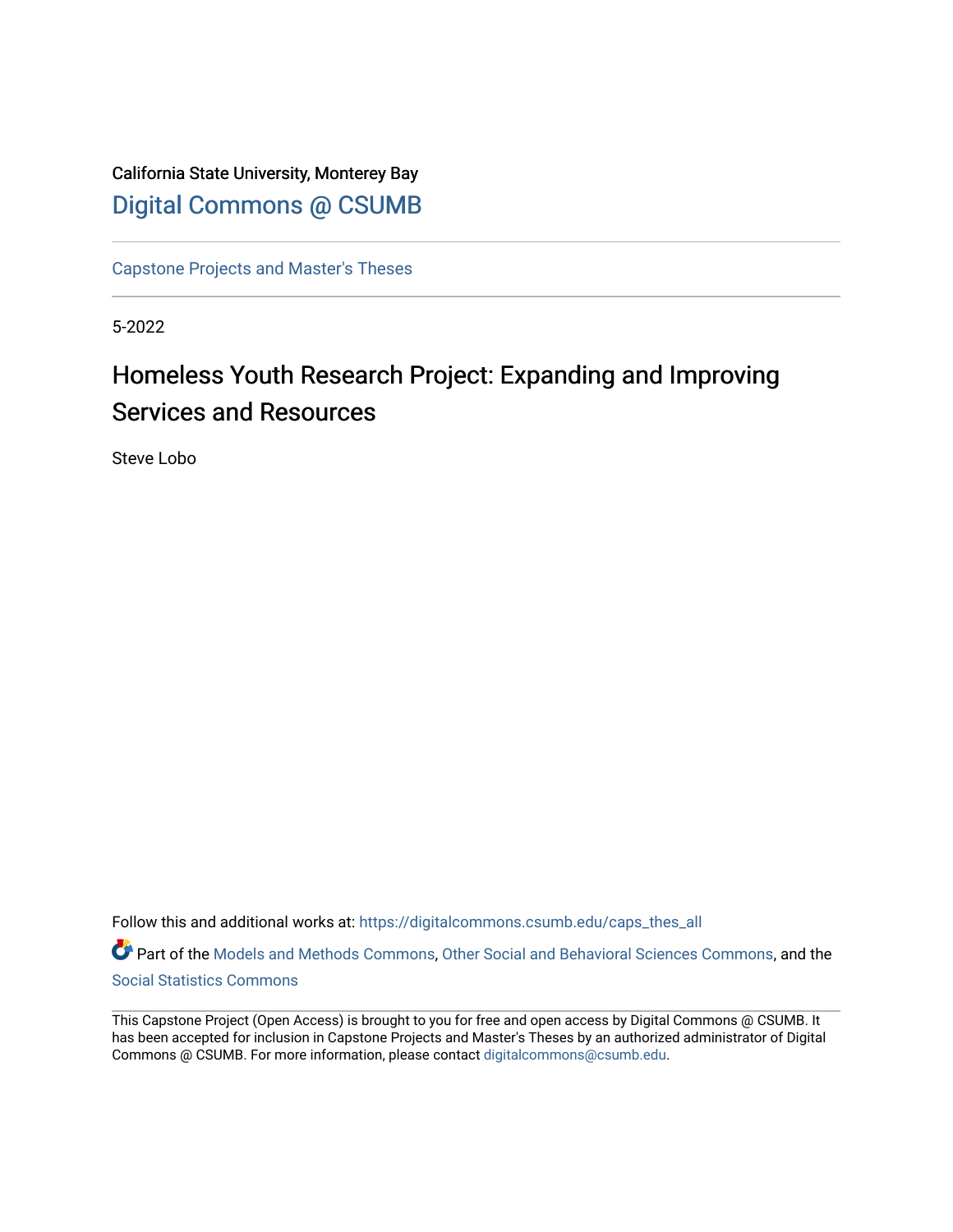Homeless Youth Research Project: Expanding and Improving Services and Resources

Steve Lobo

## Coalition of Homeless Services Providers Grant Tuioti, Mentor

Collaborative Health & Human Services Department of Health Human Services and Public Policy California State University Monterey Bay May 20, 2022

## Author Note

Steve Lobo, Department of Health Human Services and Public Policy, California State University Monterey Bay. This research was supported by Coalition of Homeless Services Providers. Correspondence concerning this report should be addressed to Steve Lobo, California State University Monterey Bay, 100 Campus Center, Seaside, CA, 93955. Contact: [slobo@csumb.edu.](mailto:slobo@csumb.edu)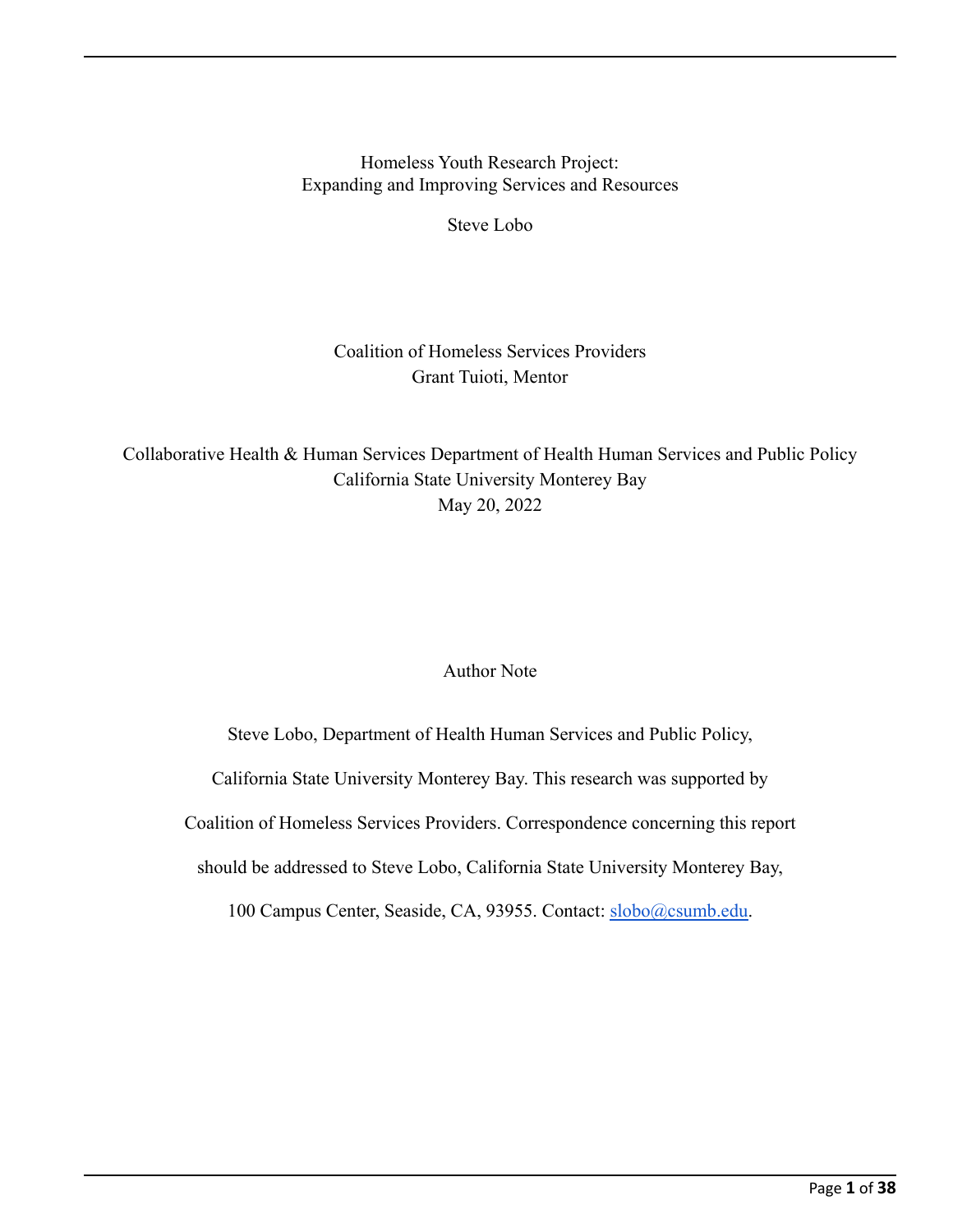#### **Final Capstone Project Title and Abstract**

#### **Homeless Youth Research Project: Expanding and Improving Services and Resources**

The Coalition of Homeless Service Providers is a 501(c)(3) organization working to eliminate homelessness by promoting partnership and interagency cooperation. They serve the homeless community of Monterey and San Benito counties. The U.S. struggles with solving the homeless problem including homeless youth. There are many homeless youths in Monterey and San Benito counties. This project supports the Youth Homeless Demonstration Project's efforts to expand services and improve policies that directly affect homeless youth. This project involved researching best practices in other jurisdiction's Coordinated Community Plans. The expected outcome is to increase the agency's knowledge of these best practices. The primary finding is that the identified best practices can help the agency address the challenges of insufficient and inadequate local services. The recommendation is to incorporate appropriate best practices into the local Coordinated Community Plan.

Keywords: Homeless; youth; young adults; coordinated community plan; CCP; Coalition of Homeless Services Providers; CHSP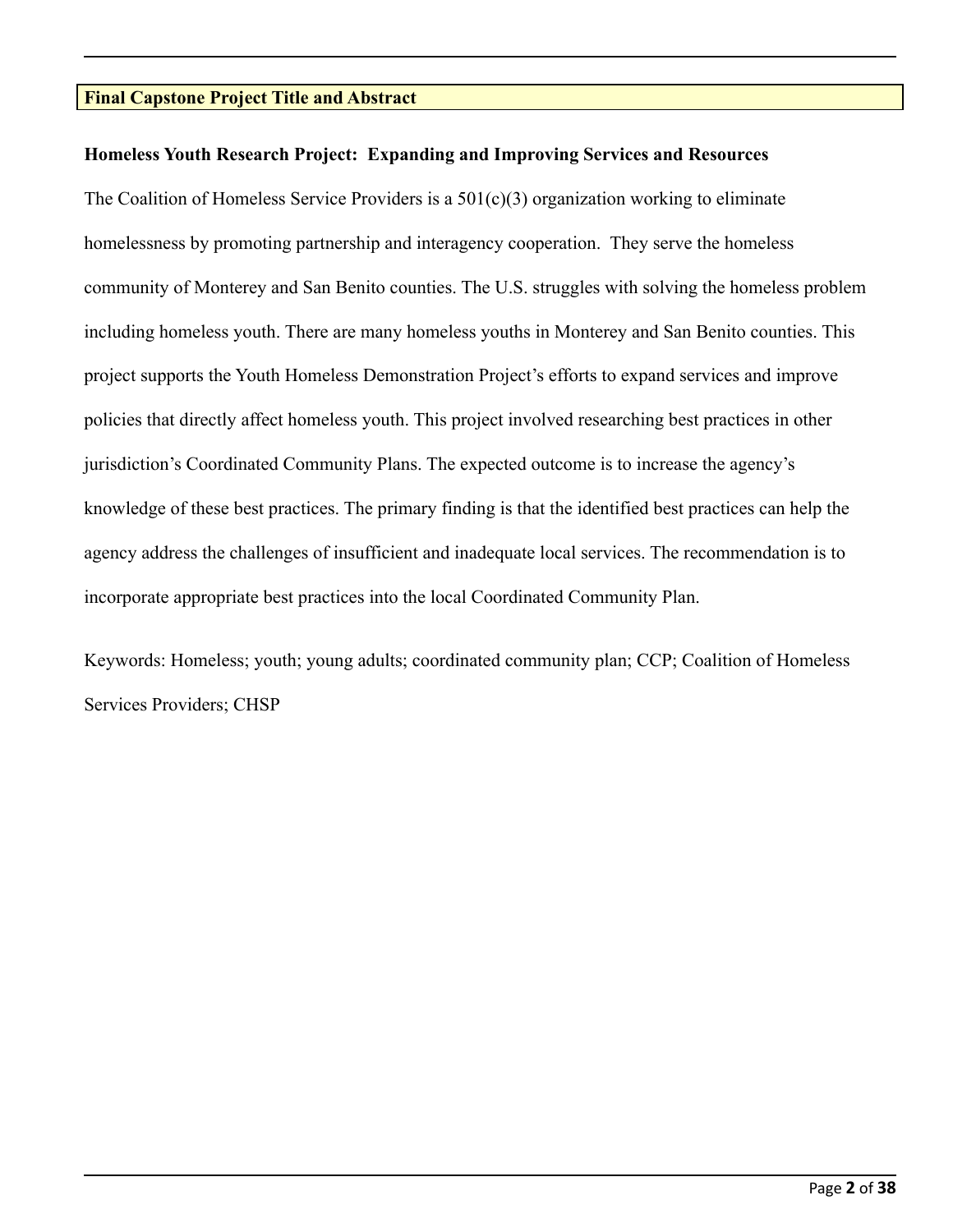#### **Agency Information and Partnering Organizations**

The Coalition of Homeless Service Providers (CHSP) is a 501(c)(3) nonprofit organization focused on serving people experiencing homelessness in Monterey and San Benito counties. Their mission statement, "To eliminate homelessness in Monterey and San Benito Counties by promoting regional partnerships and interagency collaboration for a comprehensive system of housing for our diverse population", demonstrates their purpose which is to facilitate interagency coordination for solutions to homelessness (Coalition of Homeless Services Providers [CHSP], 2021a). CHSP works with their partnering agencies to address root causes of homelessness such as social inequities, physical disabilities, substance abuse, and mental health problems. CHSP has facilitated and/or participated in a multitude of projects across many agencies to achieve their vision of creating, "A community where homelessness is rare, brief, and non-recurring; where everyone lives with dignity and respect in a home of their choosing that is safe, healthy, and affordable" (CHSP, 2021a). Some of the collaborative programs with CHSP involvement include: the 100 Day Challenge; Project RoomKey (PRK); Emergency Housing Vouchers; the Coordinated Assessment and Referral System (CARS); and Homeless Census/Point in Time Count. CHSP partners with 33 agencies including Member Agencies, Associate Members, Community Advisors, and Supporters (CHSP, 2021b).

The CHSP is the lead agency for the Youth System of Monterey and San Benito Counties, a collaboration of youth-serving organizations with the common goal of ending and preventing youth homelessness in their geographical region. The Youth System community has centered youth in its practice through the creation of the Youth for Action (Y4A) to bring young leaders into this arena. Y4A is the Youth Action Board of Monterey and San Benito Counties Continuum of Care (CoC) (CHSP, 2022). The CoC represents the totality of services and housing available to individuals and families in crisis/homelessness within a defined geographic region. Monterey and San Benito Counties merged in 2011 to form one single CoC in order to create an integrated, regional approach to addressing homelessness (CHSP, 2020). The Y4A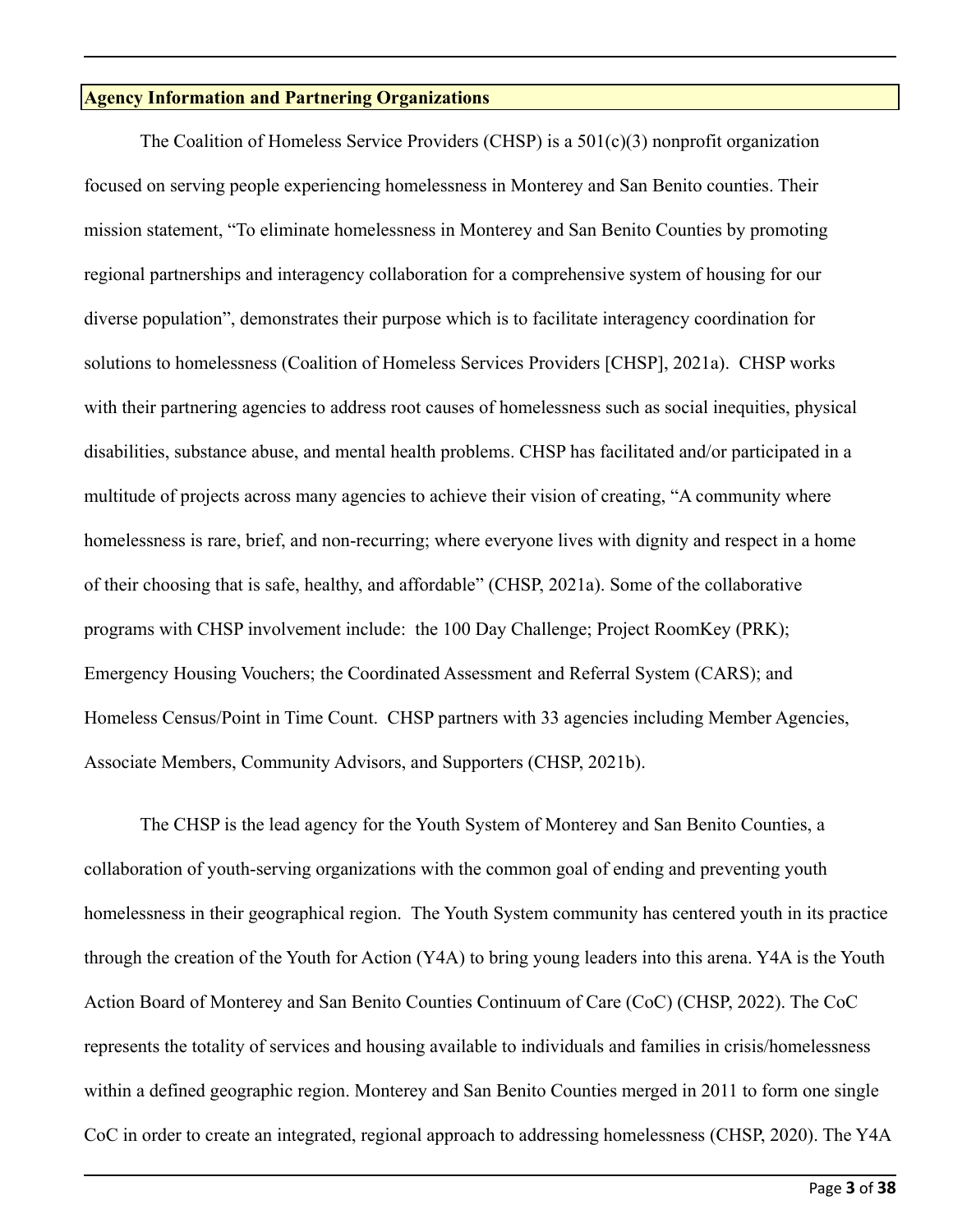is made up of youth between the ages of 16-24 with lived experience in homelessness to advise, advocate, and lead the initiatives for marginalized populations. Upon identifying an increase in need of funding for areas such as child welfare, juvenile justice, homeless youth serving agencies, etc. the Youth System applied for the Youth Homelessness Demonstration Program (YHDP).

The YHDP is a United States Department of Housing and Urban Development (HUD) funded initiative designed to reduce the number of youth experiencing homelessness. The goal of the YHDP is to support selected communities, including rural, suburban, and urban areas across the United States, in the development and implementation of a coordinated community approach to preventing and ending youth homelessness. (United States Department of Housing and Urban Development [HUD], 2022). When selected for the YHDP, a Coordinated Community Plan (CCP) is developed which is a blueprint for how programs and services will be implemented with specific federal funds to address youth homelessness. The CCP lays the groundwork and provides a framework for projects and systems aimed at preventing and ending youth homelessness.

Upon acceptance into, and as a condition of, the YHDP, the Y4A and Youth System Leaders have led sustained community engagement towards development of a CCP for Monterey and San Benito Counties. The CCP, titled, "The Tidal Wave of Changes to Wash Away Youth Homelessness," was finalized on April 29, 2022 (CHSP, 2022). The CHSP serves as the YDHP lead. Their role is to provide organizing, structure, communication, and training throughout the YHDP process and coordinate integration of YHDP activities with the greater homeless service system. The CHSP approves the YHDP Plan and all project applications.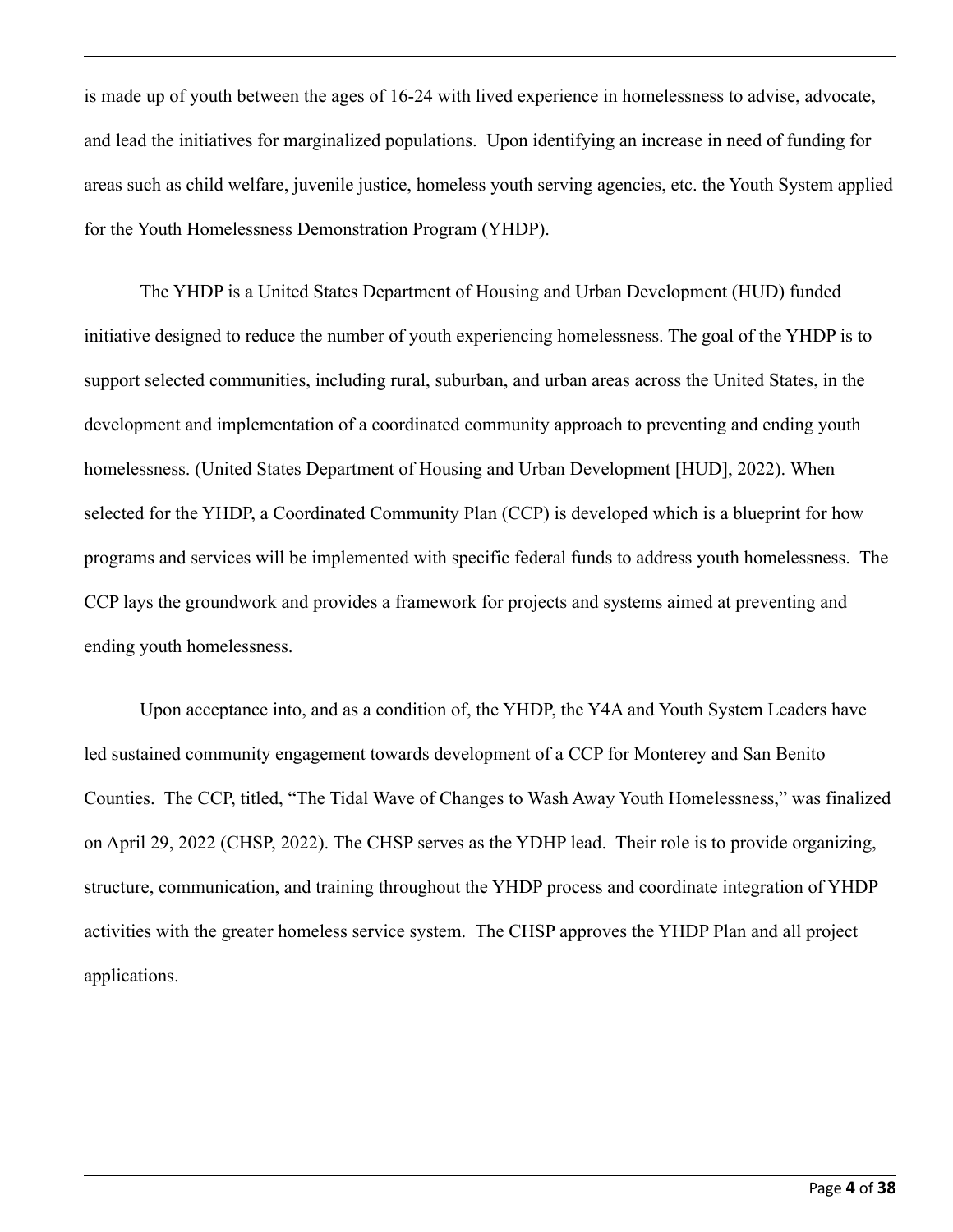#### **Communities Served: Demographic Profile and Needs Analysis**

The population served by CHSP are the homeless population of Monterey and San Benito counties. CHSP serves individuals including adults, families, and youth ages 18-24 including intersecting populations: pregnant or parenting youth, youth involved in the juvenile justice system, mental illness, substance addiction, LGBTQ+, unaccompanied minors, victims of sex trafficing, high school and college students, and youth with disabilities. Although CHSP does not provide services directly to this population, they do work with many organizations that serve youth and at-risk youth, homeless veterans, homeless people with mental health illness, domestic violence victims and more (CHSP, 2021a).

The total Point in Time (PIT) Census for homeless individuals for Monterey and San Benito Counties were conducted in January 2019. The census represent a complete enumeration of all sheltered and unsheltered persons experiencing homelessness with several components:

-General Street Count: A count of unsheltered homeless individuals and families including those sleeping outdoors on the street; at bus and train stations; in parks, tents, and makeshift shelters; and in vehicles and abandoned properties.

-General Shelter Count: A count of homeless individuals and families staying at publicly and privately-operated shelters including those who occupied emergency shelters, transitional housing, and safe havens.

-Targeted Street Count of Unaccompanied Children and Young Adults: A count of unsheltered unaccompanied children under 18 and unaccompanied youth 18-24 years old.

-Targeted County Office of Education (COE) Street Count of K-12 Students and Their Families: A count of unsheltered homeless students and their families reported by the Monterey County Office of Education (Applied Survey Research, 2019a).

Table 1 includes PIT census results for Monterey and San Benito Counties. For Monterey County,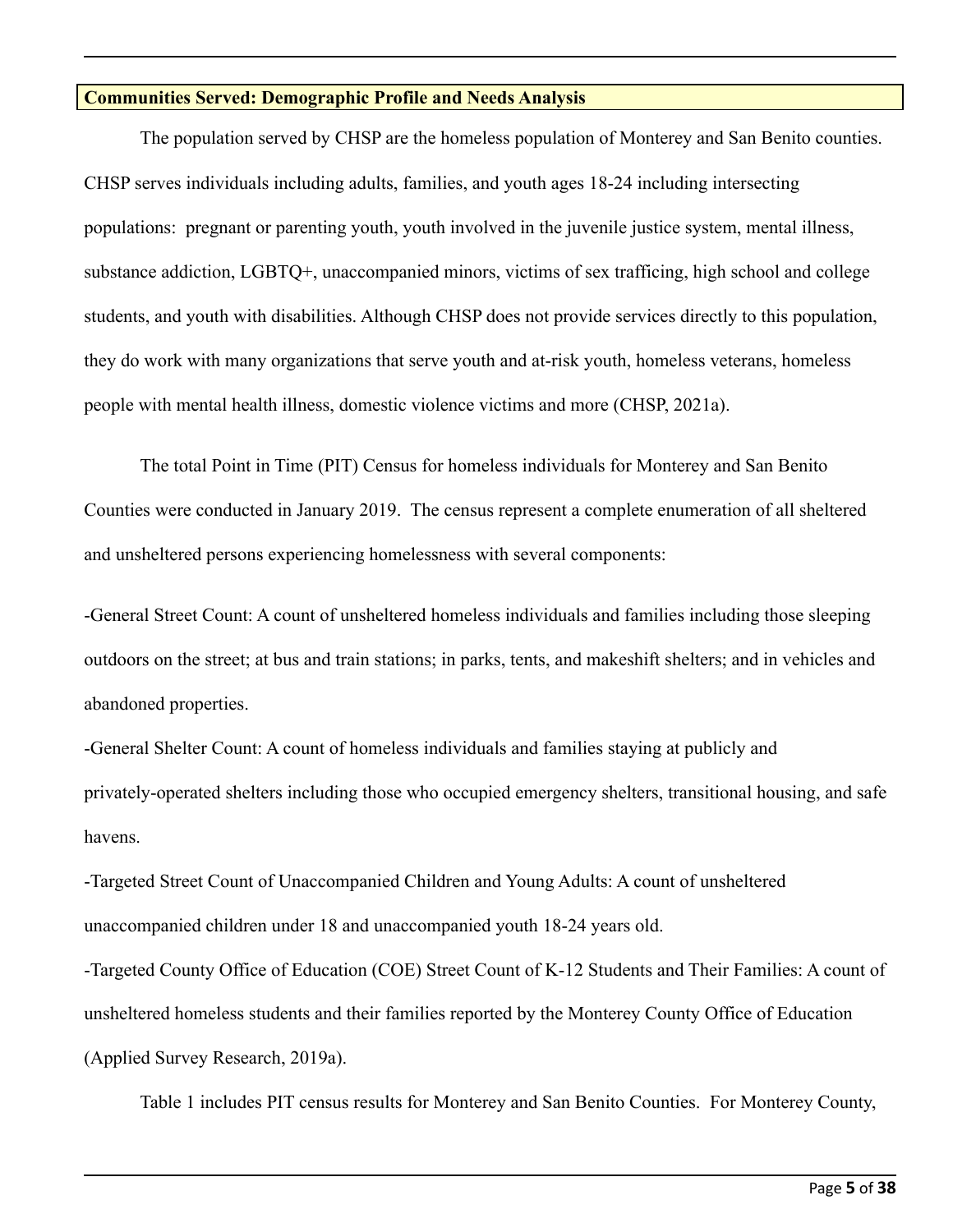14% of the homeless population are under the age of 18, 14% between the ages of 18-24, and those above 25 at 72%. For San Benito County, the PIT census included 0% for those under 18, 5% for those between 18-24, and 95% for those 25 and older. Additional statistics including gender, race, ethnicity, and sexual orientation are also included.

|                                   | <b>Monterey</b> | <b>San Benito</b> |
|-----------------------------------|-----------------|-------------------|
| Age                               |                 |                   |
| Less than 18 Years                | 14%             | $0\%$             |
| 18-24 Years                       | 14%             | 5%                |
| 25+ Years                         | 72%             | 95%               |
| Gender                            |                 |                   |
| Male                              | 65%             | 52%               |
| Female                            | 35%             | 47%               |
| Non-conforming                    |                 | $1\%$             |
| Race                              |                 |                   |
| White                             | 50%             | 70%               |
| <b>Black</b>                      | 25%             | 25%               |
| Multi-racial                      | 20%             | 2%                |
| American Indian or Alaskan Native | 2%              | $1\%$             |
| Ethnicity                         |                 |                   |
| Latinx/Hispanic                   | 36%             | 57%               |
| <b>Sexual Orientation</b>         |                 |                   |
| LGBTQ+                            | $7\%$           | 13%               |

**Table 1. Statistics for the homeless population in Monterey and San Benito Counties.**

Source: Applied Survey Research, 2019a; Applied Survey Research, 2019b.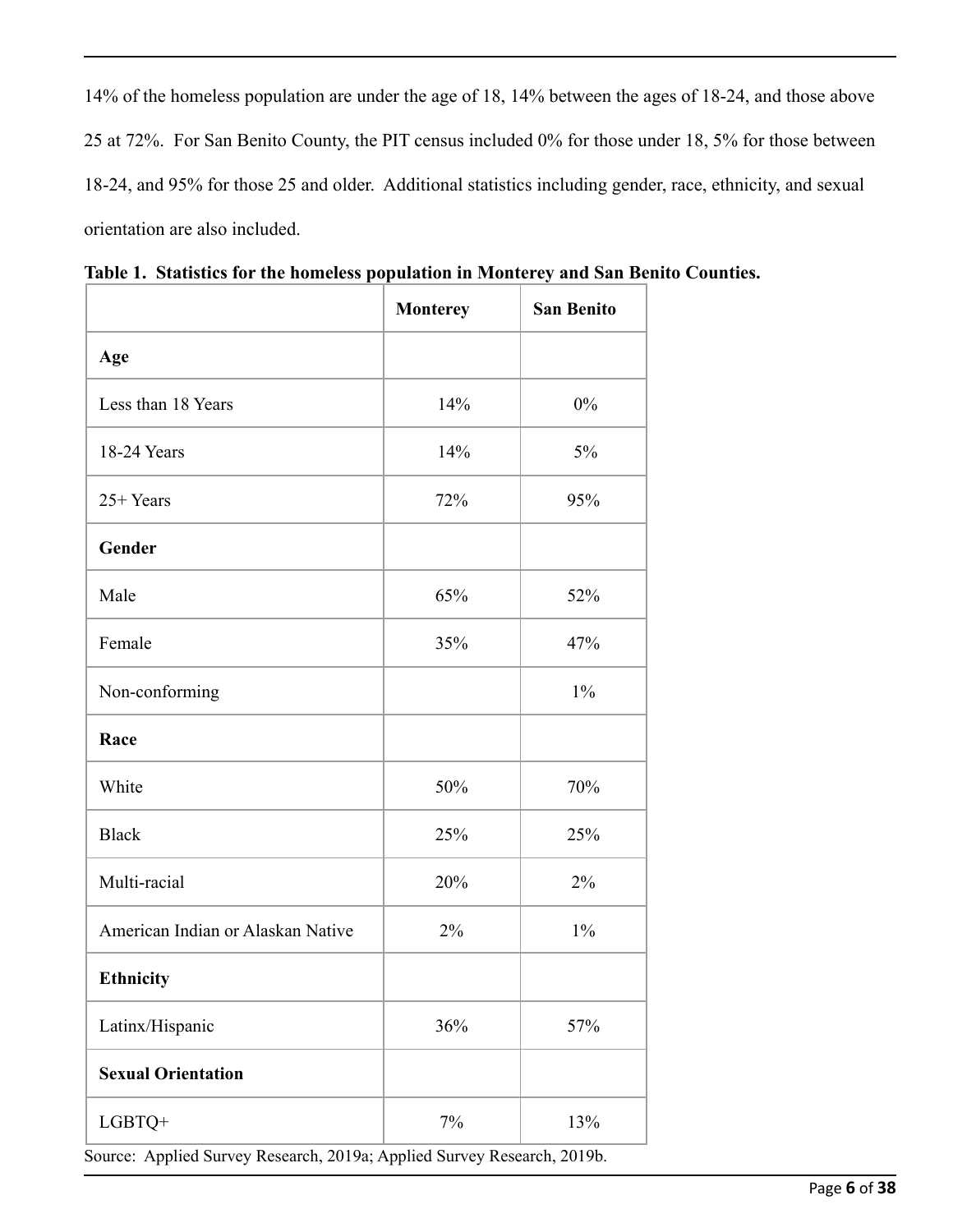Table 2 demonstrates the number of unaccompanied children and young adults found to be homeless during the PIT count by age and shelter status in the State of California. The number of young adults ages 18-24 was more than ten times the amount of children ages 0-17.

| California          | Number    |             |        |
|---------------------|-----------|-------------|--------|
| Age Group           | Sheltered | Unsheltered | Total  |
| Ages $0-17$         | 207       | 595         | 802    |
| Ages 18-24          | 2,455     | 8,915       | 11,370 |
| Total for Ages 0-24 | 2,662     | 9,510       | 12,172 |

**Table 2. Estimates of child and youth homelessness in California**

Source: U.S. Dept. of Housing and Urban Development, Point-In-Time Estimates of Homelessness in the U.S. (Apr. 2021).

Table 3 demonstrates HUD's 2020 national PIT count and provides information on unaccompanied homeless youth, with 34,210 unaccompanied youth reported to be experiencing homelessness in the United States. The data also shows 9 of every 10 unaccompanied homeless youth identified in January 2020 were between the ages of 18 and 24 (90% or 30,821 people). The remaining 10 percent (3,389 people) were children (under the age of 18) experiencing homelessness on their own (HUD, 2020). Children and youth who experience homelessness on their own make just 23% of all people under the age of 25 experiencing homelessness. Another 7,335 youth were experiencing homelessness as parents, with at least one child under the age of 18 (HUD, 2020).

|                  | Unaccompanied<br><b>Total Youth</b> |               | Sheltered Unaccompanied<br>Youth |               | Unsheltered<br><b>Unaccompanied Youth</b> |       |
|------------------|-------------------------------------|---------------|----------------------------------|---------------|-------------------------------------------|-------|
| Homeless Youth   | #                                   | $\frac{0}{0}$ | #                                | $\frac{0}{0}$ | #                                         | $\%$  |
| Total (under 25) | 34,210                              | $100\%$       | 17,271                           | 100%          | 16,939                                    | 100%  |
| under 18         | 3,389                               | $9.9\%$       | 1,682                            | $9.7\%$       | 1,707                                     | 10.1% |
| 18-24            | 30,821                              | 90.1%         | 15,589                           | $90.3\%$      | 15,232                                    | 89.9% |

**Table 3. National PIT Count Estimates of Unaccompanied Homeless Youth**

Source: U.S. Dept. of Housing and Urban Development, (AHAR). PIT estimate 2020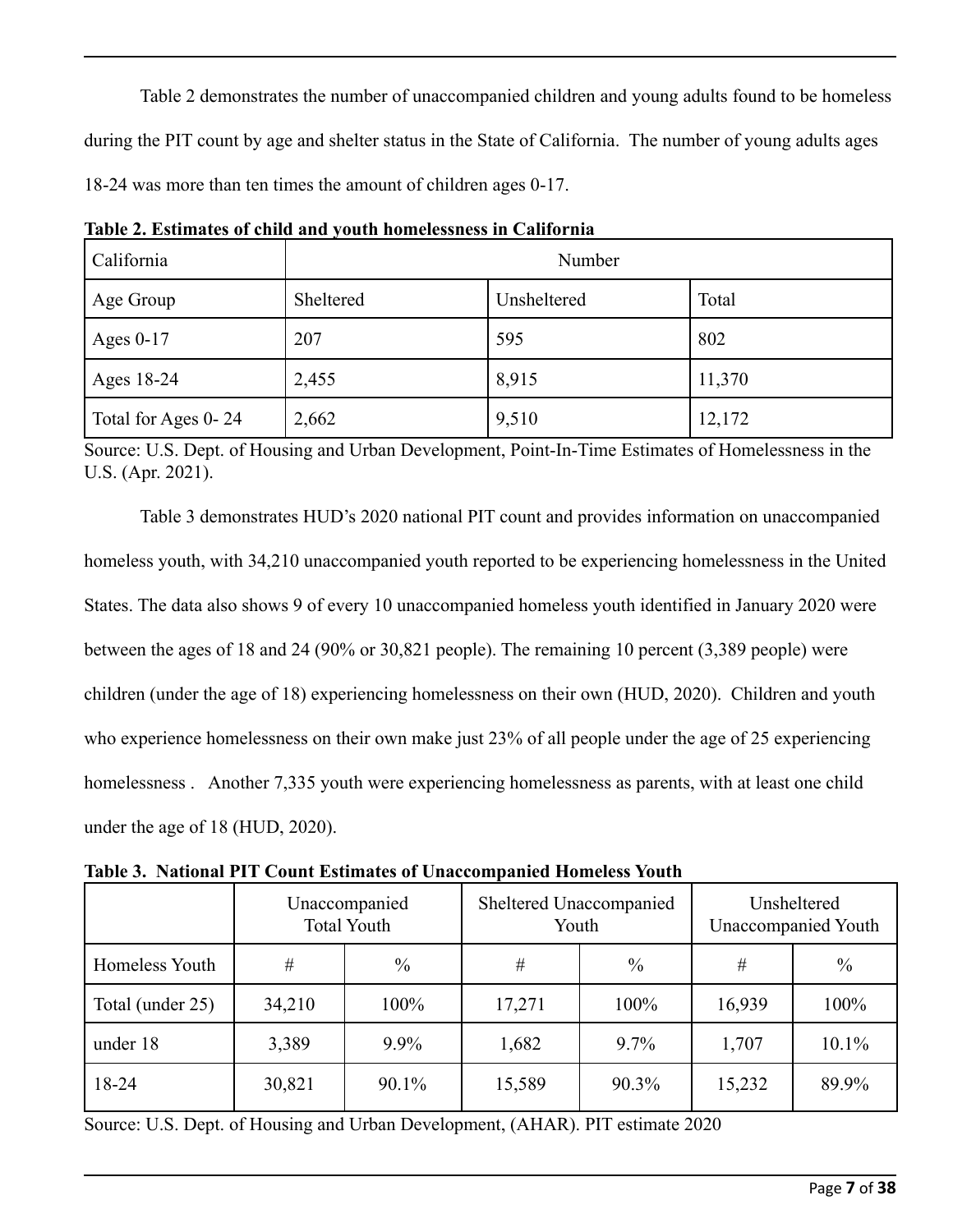#### **Challenges**

Homeless youth in Monterey and San Benito Counties face a number of challenges. The unique needs of this population are not being met locally. The target population faces an insufficient amount of services, high cost of living, and mobility and communication barriers. The high cost of living includes a lack of affordable housing in Monterey and San Benito Counties (2.8% and 3.9% rise in housing costs since 2019, respectively) (CHSP, 2022). Their earnings are too low to support the cost of housing. Homeless youth don't often have vehicles and limited bus service is offered especially in rural areas, making transportation to services a challenge. Communication is also of vital importance when seeking services. That communication can be hindered by lack of resources such as cell phones or access to the internet. There are also few services for intersecting populations, such as homeless youth who are parenting, where it can be difficult to find services like affordable child care (CHSP, 2022).

Additionally, there is a lack of homeless intervention. The population has only 4 community-based organizations, combined, to serve a population of 404 youth across 14 cities. The organizations face a lack of diversity in the types of homeless interventions and the concentration of youth programs are located in urban Monterey County, creating barriers for youth in rural areas such as King City (CHSP, 2022).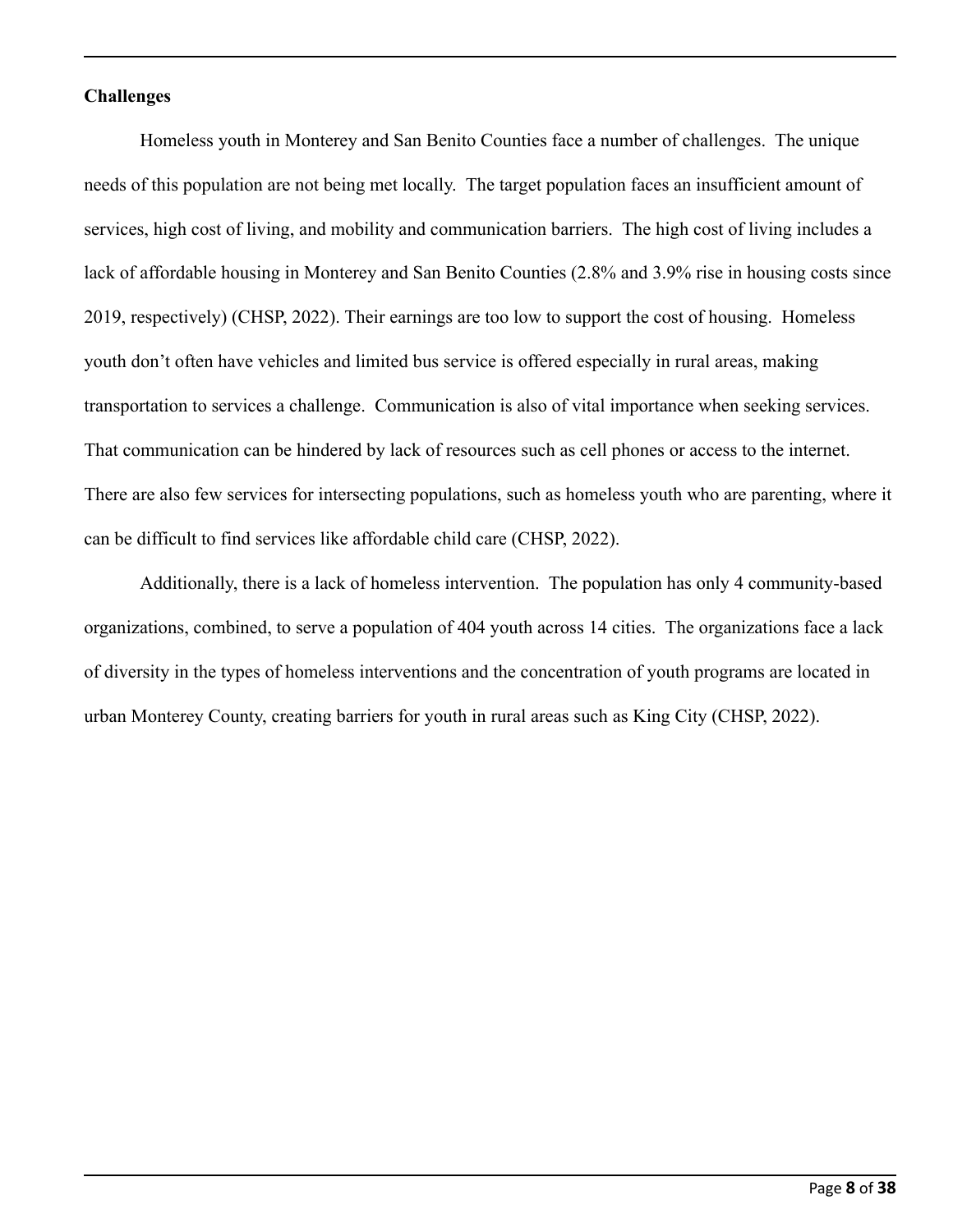#### **Capstone Project Description & Justification**

#### **Project Description**

This capstone project addressed the problem of a lack of services specifically for homeless youth 18-24 in the local CoC. The problem was addressed through research of a variety of CCPs to identify best practices that could bring additional value to the local CCP and YHDP.

Objectives and action steps for youth homeless services were researched to include into the local CCP. The capstone research was conducted on CCPs from different states including Montana (Montana Continuum of Care Coalition, 2020), Hawaii (Partners in Care, 2020), and Ohio (Coalition on Homelessnes and Housing in Ohio, 2020), to identify best practices to inform the local CoC's approach. The research provided insight and contributed to the understanding of how to best address the needs of the target population. In addition to researching existing CCPs, partnering organizations were contacted for their most recent data on the target population. The data collected contributed towards the Statement of Need for the local CCP development. Findings and recommendations were developed and presented to CHSP to increase awareness and knowledge on best practices. The recommendations would be taken into consideration by CHSP for use in the YHDP program.

#### **Stakeholders**

Stakeholders for the project include the homeless youth and service providers for homeless youth, such as non-profit organizations and local government agencies, that provide services in mental and physical health, substance abuse, housing, and more. Additional stakeholders include local advocacy groups, faith-based organizations, donors, community members, and older adults with lived experience. A full list of stakeholders is included in Appendix A.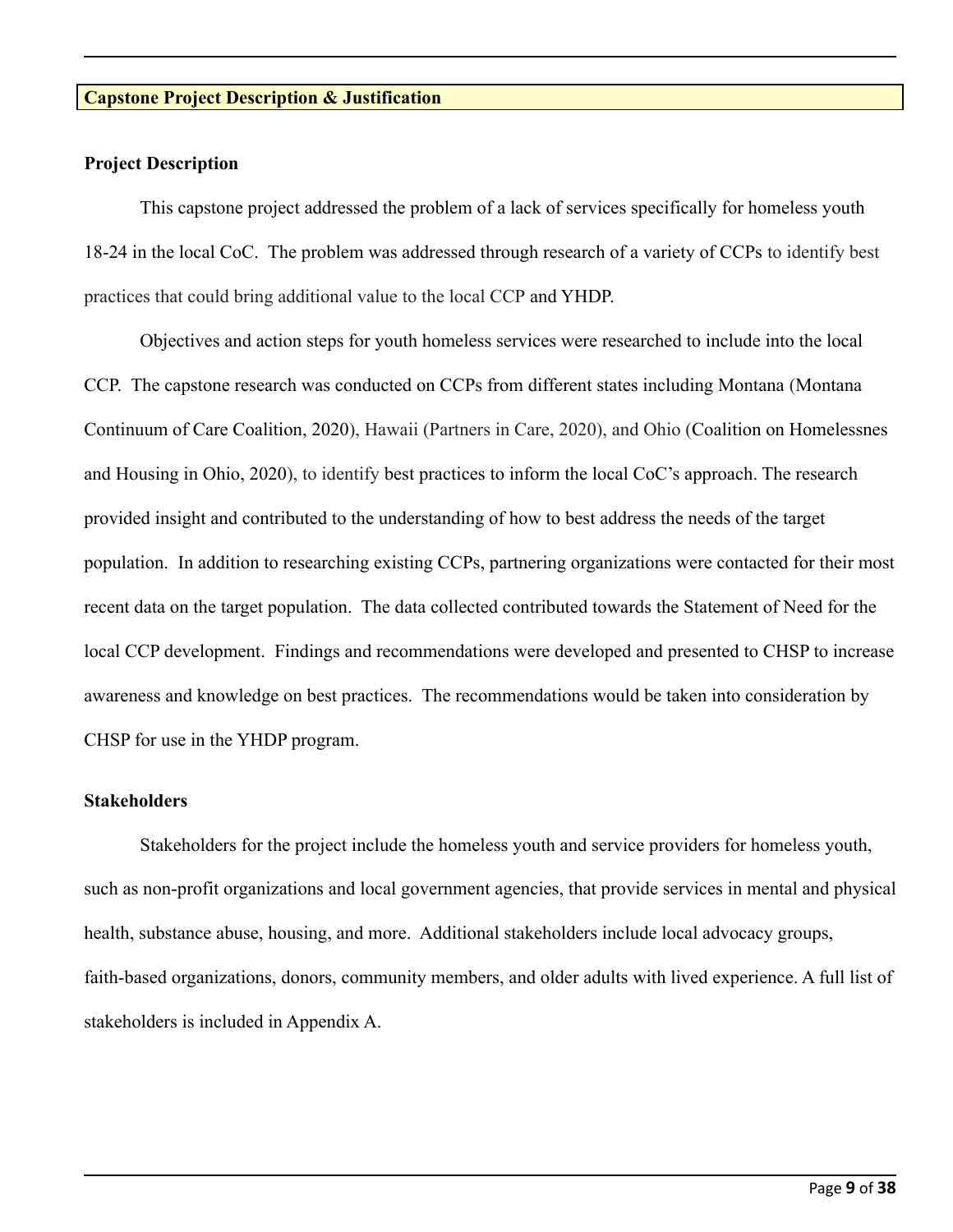#### **Benefits**

Direct and immediate benefits to the CHSP and the local CoC agencies from the project included increased knowledge from researched information that served to inform and frame the approach towards the local CCP and YHDP. Indirect benefits included the potential for homeless youth spending less time living on the streets as a result of the CCP and YHDP implementation. Less time on the street means less time exposed to a risky lifestyle, unhealthy behaviors, exploitation, and potentially violence. Due to less time living on the street there would be less exposure to potential trauma that could impact behavioral and mental health negatively. Additional longer-term outcomes could include more jobs for professionals working in the field, improvement of policies addressing youth homelessness, and a permanent decrease in homeless youth in the community.

#### **Justification**

There are currently too few service providers in Monterey and San Benito Counties' CoC for youth 18-24 experiencing homelessness. Groups most directly affected by this problem are youth experiencing homelessness including intersecting populations, LQBTQ+, parenting youth, unaccompanied youth and children. Local Youth Systems members, including the CHSP, have collaborated to create the local CCP. The capstone project will address the issue by researching multiple CCPs from other states to increase the Coalition's knowledge of applicable best practices to potentially implement in the YHDP. Longer term, the project could contribute to increased and improved homeless youth services.

**Micro-Level Problem Statement:** The local CoC has limited services and resources that are specific towards homeless youth (CHSP, 2022).

**Micro-Level Problem Description:** Monterey and San Benito Counties have few direct services and shelters specifically for homeless youth between ages of 18-24.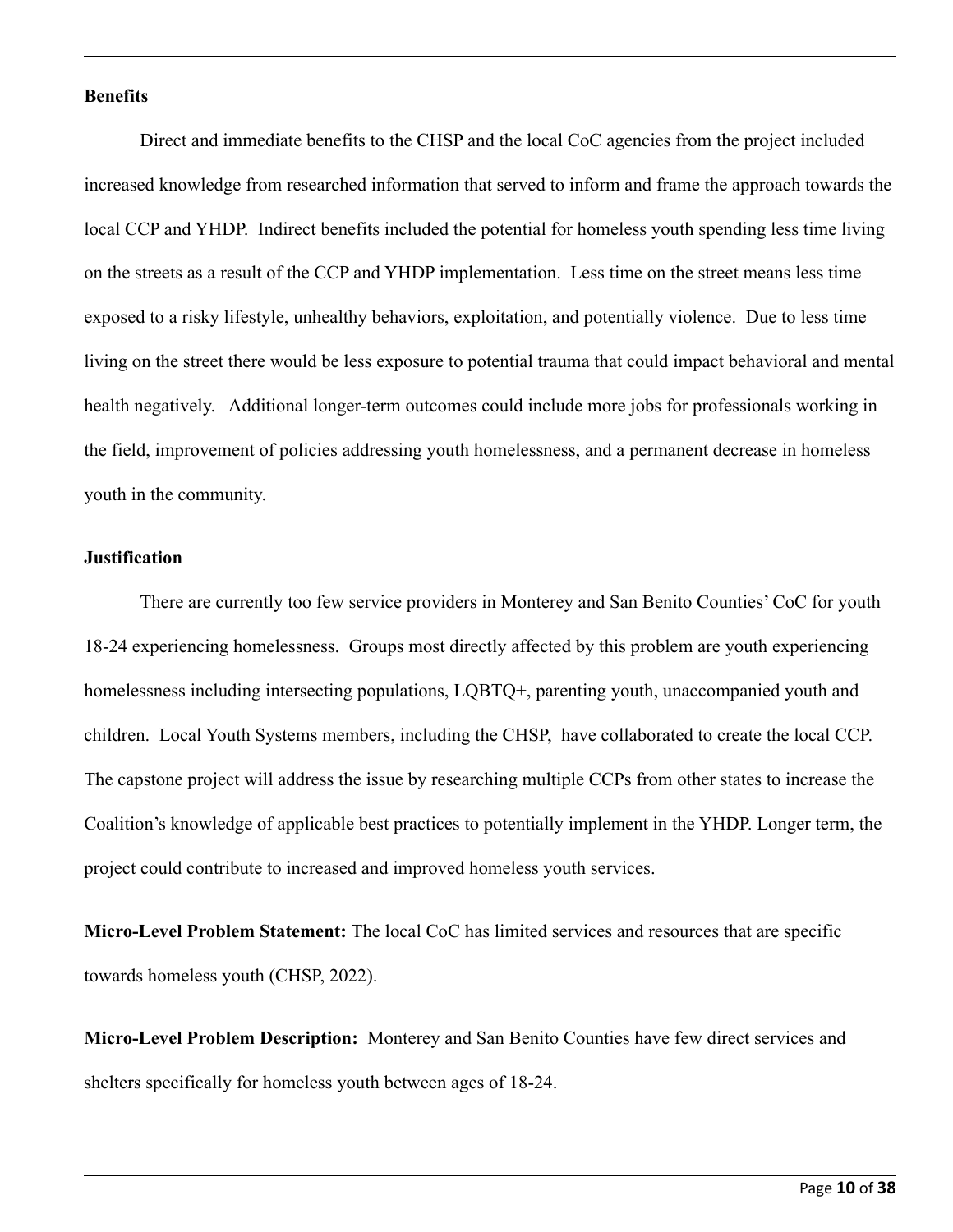In Monterey, service providers include, *A Safe Place*, an emergency drop-in shelter and supply facility, and *Safe Passage*, a transitional housing program, both run by Community Human Services (CHS), a local nonprofit organization. The emergency shelter is limited to eight beds with strict entry and exit times that don't allow for storage of possessions or long term stay. The transitional housing offers only six beds and is by referral and acceptance into the program. These two programs are the only options for transitional housing or emergency shelter for this age group. In Salinas service providers include *The Epicenter*, a drop-in facility that offers assistance locating housing, health and wellness, education, and employment, and *Rancho Cielo*, a comprehensive learning and social services center for underserved and disconnected youth. The Epicenter offers on-site and online services not including transitional housing or emergency shelter (Epicenter, 2022). Rancho Cielo includes programs and opportunities such as diploma education, vocational training, and other services, but does not include transitional housing or emergency shelter (Rancho Cielo, n.d.). In San Benito County, there are no transitional age (18-24) specific shelters, transitional housing, or services. The number of youth served by each organization is limited by capacity and according to the 2019 PIT count, unaccompanied youth under the age of 25 made up 13% of individuals experiencing homelessness in Monterey and San Benito Counties. Of that 13% population, 91% were unsheltered.

| <b>Contributing Factors</b>                                                                    | Problem                                                         | <b>Consequences</b>                                                                                          |
|------------------------------------------------------------------------------------------------|-----------------------------------------------------------------|--------------------------------------------------------------------------------------------------------------|
| Lack of available service providers<br>including Runaway Homeless Youth<br>specific providers. | The local CoC has<br>limited services and<br>resources that are | Homeless youth without access to<br>transportation may not be able to<br>access local services (CHSP, 2022). |
| Competition for funding.                                                                       | specific towards<br>homeless youth.<br>(CHSP, 2022).            | Lack of available bed space.                                                                                 |
| Lack of Coordinated Assessment and<br>Referral System specific for homeless<br>youth.          |                                                                 | Lack of specific assistance for<br>youth homeless intersecting<br>population (CHSP, 2022).                   |

### **Table 4. Micro-level Problem Model**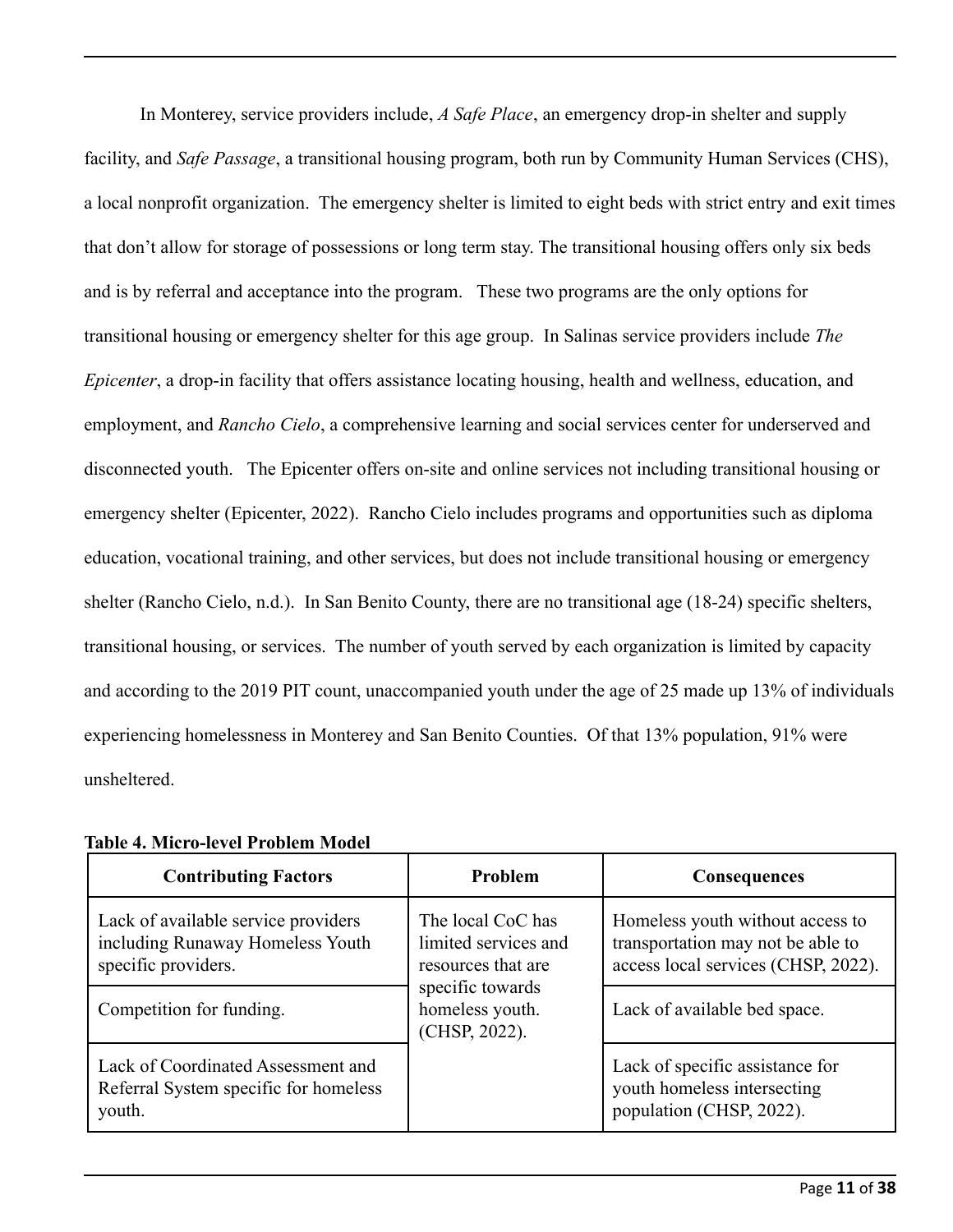Factors that contribute to the limited services include lack of available service providers, competition for funding, lack of Runaway Homeless Youth (RHY) specific providers, and lack of a specific Coordinated Assessment and Referral System (CARS) system for homeless youth (personal communication, Kai Reynolds, April 2022).. The above named providers are the only ones that cater specifically to homeless youth 18-24 and although an array of services are available, it is limited by capacity of the organizations, especially in emergency shelter and transitional housing. Funding for these services is also limited and competitive thus reducing opportunities for increasing service.

Limited homeless youth services and resources creates consequences such as difficulty obtaining transportation to the facilities, limited bed space, and it doesn't address other unique needs such as specific housing and services for intersecting populations. A consequence of having limited services is that youth without transportation may not be able to access the services. Monterey County is  $\sim$ 3,700 square miles which means that for someone who lives in King City or further south in the County, it may be impossible to reach the services in Monterey or Salinas. Also, few beds means competition for this limited resource. Another consequence is that Monterey and San Benito Counties are limited on specific services for homeless youth intersecting populations (CHSP, 2022).

**Macro-Level Problem Statement:** There are youth in the United States that are homeless.

**Macro-Level Problem Description:** Each year, an estimated [4.2 million youth and young adults](http://voicesofyouthcount.org/brief/national-estimates-of-youth-homelessness/) experience homelessness, of which 700,000 are unaccompanied minors, meaning they are not part of a family or accompanied by a parent or guardian. On any given night, approximately 41,000 unaccompanied youth ages 13-25 experience homelessness (NCSL, 2022).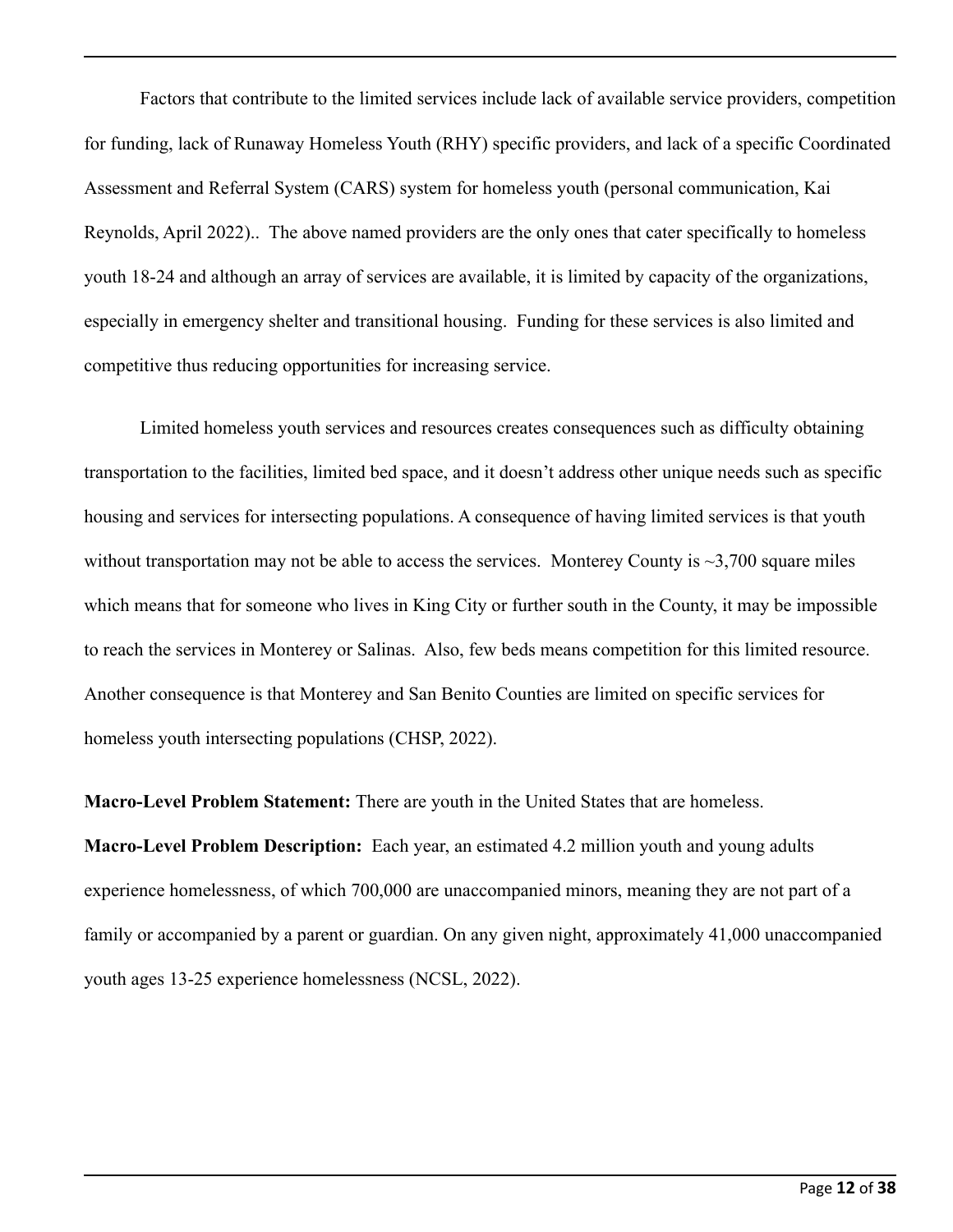**Table 5: Macro-level Problem Model**

| <b>Contributing Factors</b>                                                                     | <b>Problem</b>                    | <b>Consequences</b>                                                                            |
|-------------------------------------------------------------------------------------------------|-----------------------------------|------------------------------------------------------------------------------------------------|
| Demographic risk factors such as race,<br>pregnant or parenting, and/or sexual<br>orientantion. | Youth are homeless in<br>the U.S. | Increased risk for and untreated<br>physical and mental health<br>problems, including suicide. |
| Children in Foster Care                                                                         |                                   | Increased likelihood of being<br>lured into prostitution.                                      |
| Human Development                                                                               |                                   | Youth homelessness can result in<br>poor educational outcomes.                                 |

Source: (NCSL, 2022)

Contributions to youth homelessness in the United States include: demographic risk factors; children in foster care; and stunted human development (NCSL, 2022).

In a March 2019 [report](https://crsreports.congress.gov/product/pdf/RL/RL33785) the Congressional Research Service identified demographic risk factors such a youth's sexual orientation, sexual activity, school problems, pregnancy and substance use as primary risk factors for youth homelessness. Also noted in the congressional report, females are more likely than males to run away, and among white, black and Hispanic youth, black youth have the highest rates of running away with approximately half of youth running away before the age of 14. Children in foster care face [multiple factors that increase their risk of homelessness](https://www.acf.hhs.gov/opre/report/analysis-data-youth-child-welfare-involvement-risk-homelessness), including the number of foster care placements, history of running away from placements, and time spent in a group home (NCSL, 2022). Human development also plays a role. Rational decision-making, inhibition, planning and reasoning are not well developed [until young people mature,](https://www.ncbi.nlm.nih.gov/pubmed/26158695) making young people [more likely to engage in high-risk behaviors](https://www.aacap.org/aacap/families_and_youth/facts_for_families/fff-guide/the-teen-brain-behavior-problem-solving-and-decision-making-095.aspx), such as unsafe sexual activity and substance use. Without safe and permanent homes and caring adults, runaway and homeless youth are at even greater risk of engaging in high-risk behaviors or putting themselves in unsafe or risky situations (NCSL, 2022).

The consequences faced by youth experiencing homelessness are vast. Runaway and [homeless](https://www.usich.gov/resources/uploads/asset_library/Homelessness_in_America_Youth.pdf)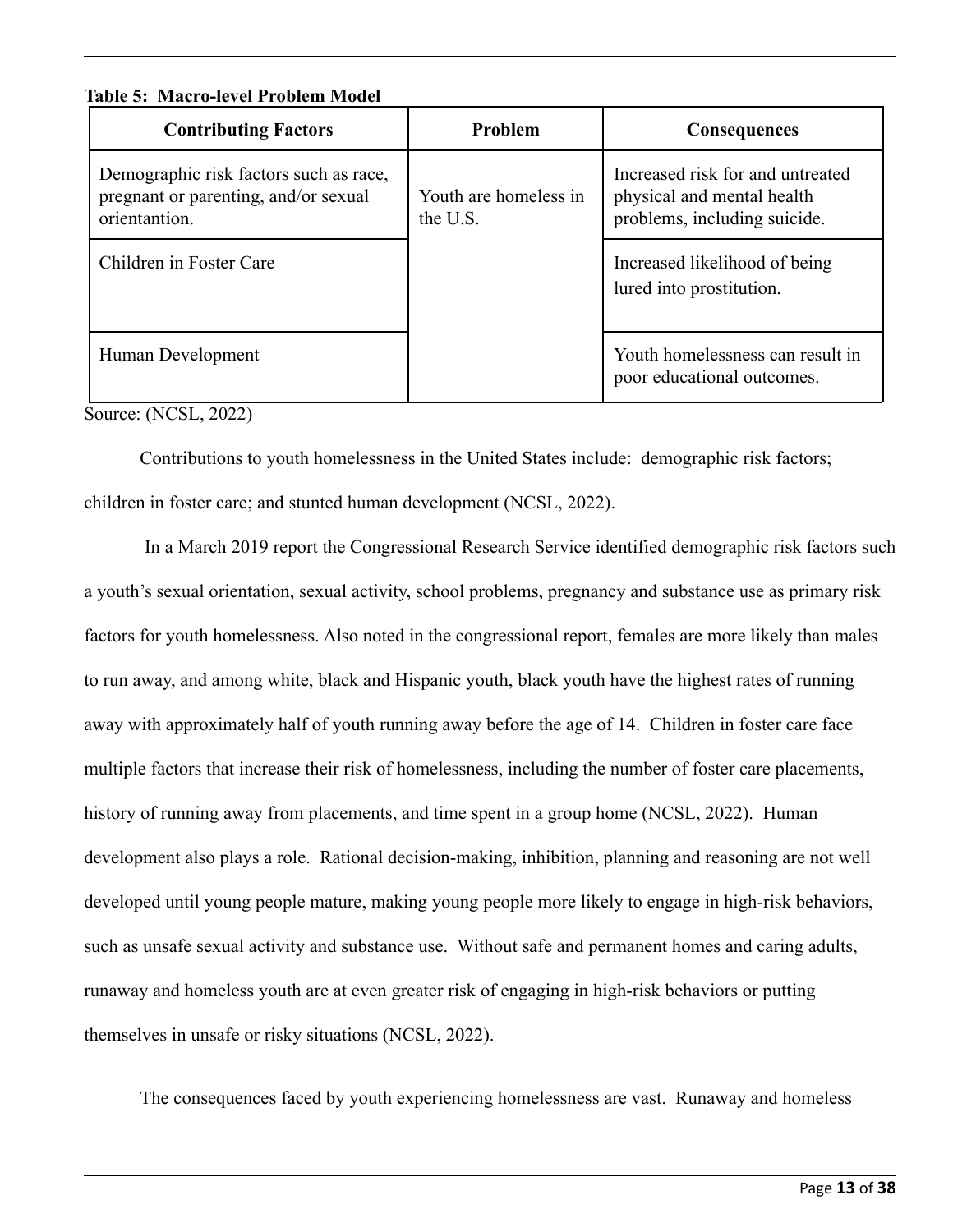[youth are vulnerable to multiple threats,](https://www.usich.gov/resources/uploads/asset_library/Homelessness_in_America_Youth.pdf) including not having their basic food and shelter needs met, untreated mental health disorders, substance use, sexually transmitted diseases and HIV infection, sexual exploitation (including survival sex to meet basic needs), physical victimization and suicide. According to the [National Sexual Violence Resource Center,](https://www.nsvrc.org/sites/default/files/publications/2019-02/HomelessYouth_Final%20508.pdf) one in three teens on the street will be lured into prostitution within 48 hours of leaving home and the American Academy of Pediatrics finds youth experiencing homelessness are [twice as likely to attempt suicide](https://www.aappublications.org/news/2018/03/19/suicide031918) as their peers who are not homeless. Also, youth who are homeless often experience a [significant disruption](https://www.americanbar.org/products/inv/book/342471885/) in their education due to the transient nature of homelessness (NCSL, 2022).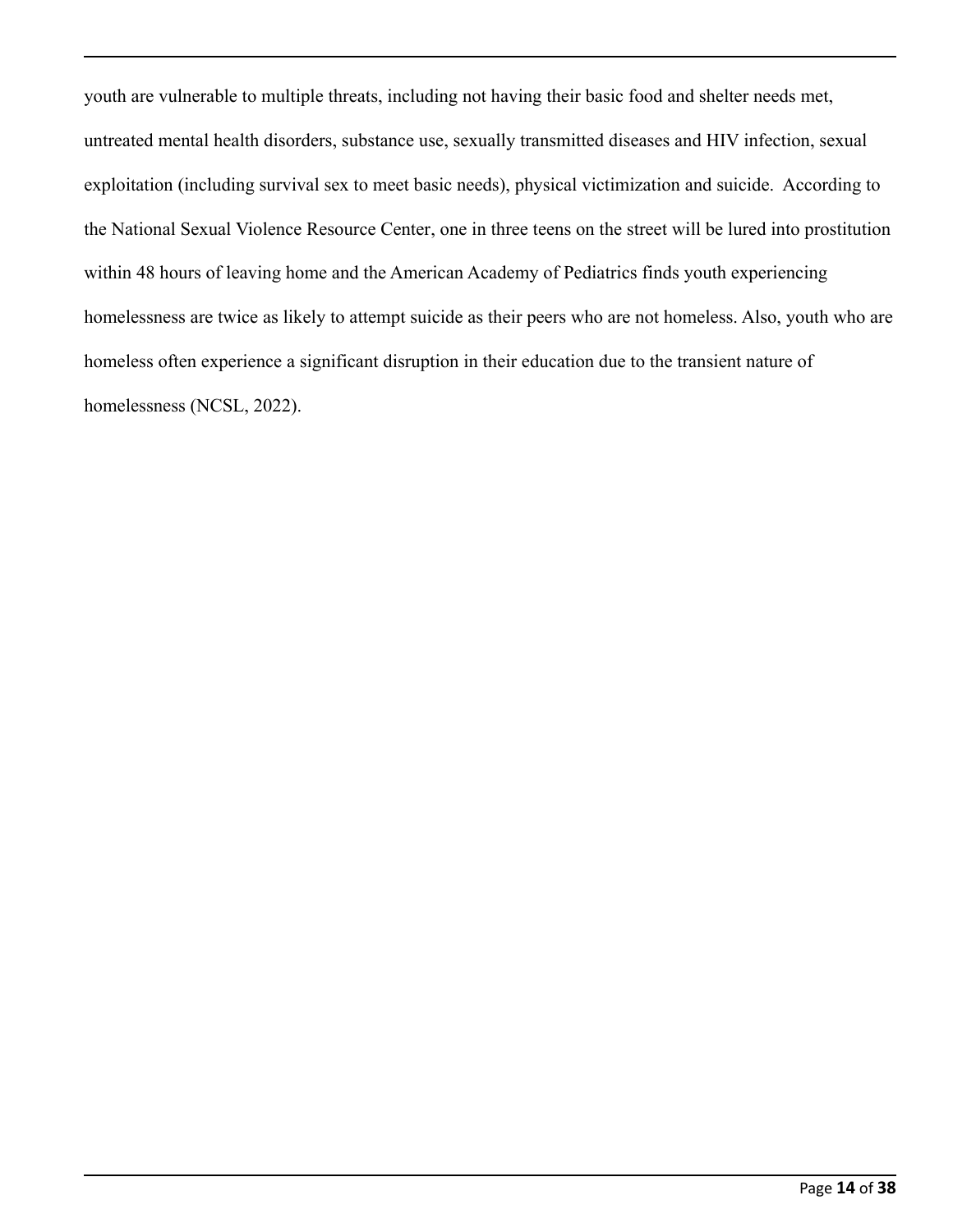#### **Project Implementation Plan and Scope of Work**

The implementation plan consisted of researching the YHDP and 3 CCPs, from Montana, Ohio, and Hawaii, in order to determine the best practices that may be implemented locally. Additionally, partnering agencies were contacted for their most current data on intersecting homeless youth populations. Once the data was collected, it was submitted to the data analyst to support the Needs Statement of the local CCP. Once the research phase was complete the findings were synthesized into a presentation for the benefit of the CHSP. An assessment survey was developed to determine knowledge gained by the agency.

Capstone participants would include the CHSP Program Coordinator who is an author of the CCP and a reviewer and approver of the capstone project recommendations. The Program Coordinator oversaw the project, providing guidance and research material such as specific CCP. The findings were presented to the Program Coordinator for an initial review.

#### **Resources**

Resources needed for this project included access to program documents, time with local CCP co-author, participation in Youth System meetings. Program documents included CCPs, HUD YHDP documents, and the local CoC governing charter. Time was spent with agency personnel, especially CCP co-author, to discuss and understand details of the YHDP. Time was also spent attending Youth Systems meetings to have a better understanding of how the community all contributed to the development of the local CCP. Lastly, resources included contacts from partnering agencies that provided current data on intersecting populations.

#### **Challenges**

Challenges included time management and communication. The project schedule required time adjustments due to timing and pace of the development of the CCP. Not all planned activities were possible and were revised as the project progressed. Another challenge was communication with the various organizations that were contacted for data collection. Responses were not all in a timely manner, did not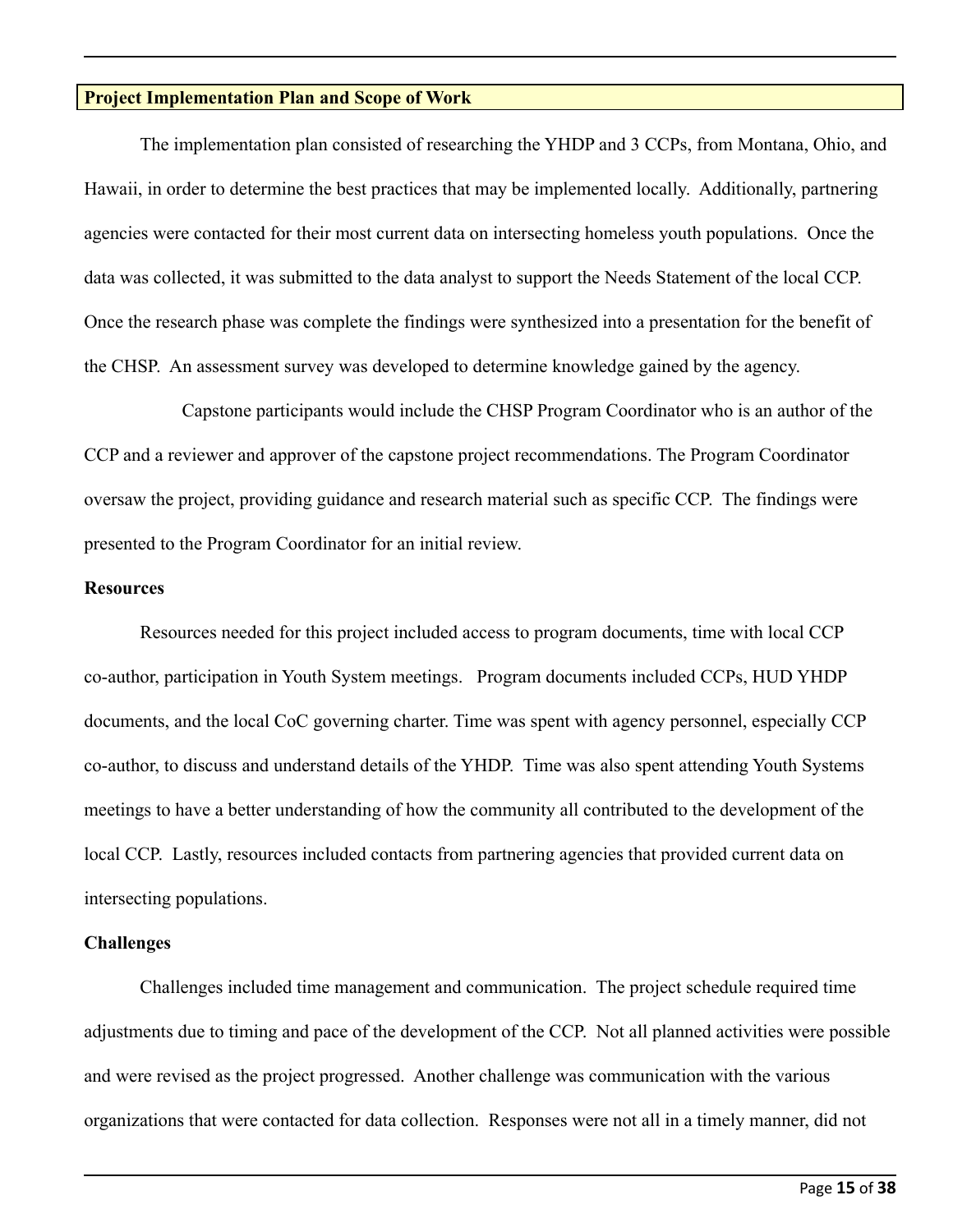always contain the information requested, and some did not respond at all.

## **Scope of Work**

A scope of work developed for the capstone. The scope included specific activities, deliverables, and associated timelines. Five phases were developed including selection of the Capstone project, project planning, project implementation, project assessment and finally presenting the final project findings and recommendations. Capestone activities were initiated in September 2021 and were completed in May 2022. Multiple activities and associated deliverables are presented in Table 6.

| <b>Phase</b>     |                                                                | <b>Activity</b>                                                                                     | <b>Deliverable</b>                                   | <b>Timeline</b> |
|------------------|----------------------------------------------------------------|-----------------------------------------------------------------------------------------------------|------------------------------------------------------|-----------------|
| $\mathbf{1}$     | <b>Select</b><br>Capstone                                      | Discuss capstone project ideas with<br>mentor and agency staff                                      | Generate a list of capstone<br>project ideas         | 9/21            |
| Project          | Discuss capstone project ideas with<br>mentor and agency staff | Submit a list of ideas and final<br>project option to mentor for<br>review and approval             | 10/21                                                |                 |
| $\boldsymbol{2}$ | Plan<br>project                                                | Collect program documents and<br>develop scope of work                                              | Submit Scope of Work to<br>mentor for approval       | 11/15/21        |
| 3                | Implement<br>project                                           | Research "best practices" and<br>different approaches used in<br><b>Coordinated Community Plans</b> | Submit findings to mentor for<br>review and approval | 1/15/22         |
|                  |                                                                | Identify and collect secondary data<br>for CHSP CCP application (e.g.<br>intersecting populations.) | Submit collected data to mentor                      | 1/31/22         |
|                  |                                                                | Develop summary of professional<br>experience                                                       | Submit summary to mentor                             | 2/28/22         |
|                  |                                                                | Conduct review of Draft Final local<br><b>CCP</b>                                                   | Summary of Draft Final local<br>CCP for review       | 3/31/22         |
| 4                | <b>Assess</b><br>project                                       | <b>Conduct Project Assessment</b>                                                                   | Survey questionnaire from<br>mentor and co-mentor    | 4/15/22         |
| 5                | <b>Present</b>                                                 | Present research findings to mentor<br>and co-mentor                                                | Presentation via Google Slides                       | 4/29/22         |
|                  |                                                                | Present at Capstone Festival                                                                        | <b>Final Capstone Festival</b><br>presentation!      | 5/13/22         |

**Table 6. Capstone Scope of Work**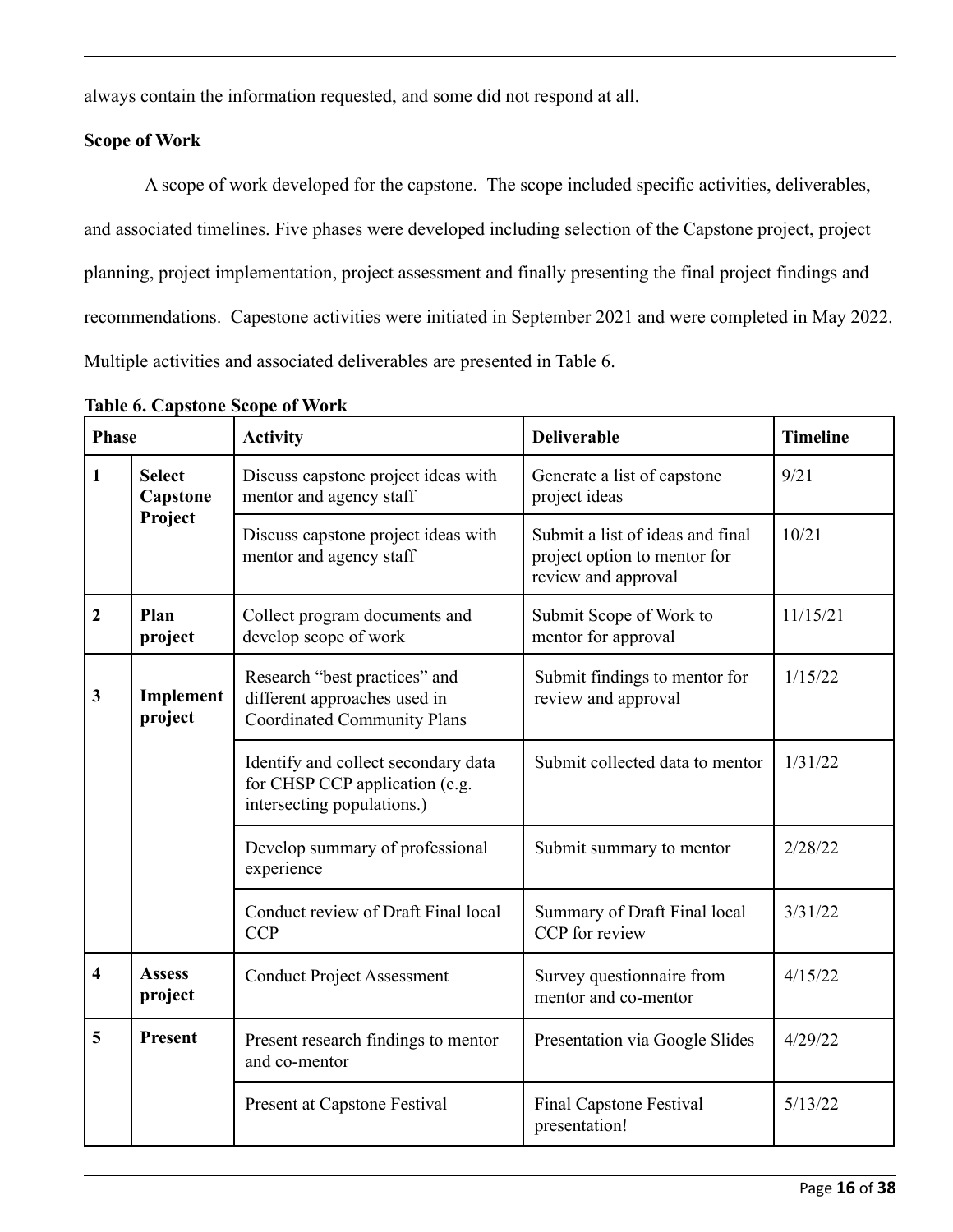#### **Project Assessment Plan**

#### **Outcomes**

An assessment plan was developed to understand the effectiveness of the project. The expected immediate outcome was to provide the CHSP with knowledge from the conducted research and the perspective of an individual who works with the target population and who can easily speak to the challenges faced by homeless youth and the systems that serve them. An intermediate-term indirect result would be for the researched best practices and recommendations to be included in the local YHDP and CCP. A possible long-term, indirect result would be an increase to services to local homeless youth.

**Table 7. Immediate project outcome (short-term) and potential, indirectly related results (intermediate and long term).**

| <b>Short-Term Outcome</b>                                                        | <b>Intermediate-Term</b>                                                | Long-Term                                         |
|----------------------------------------------------------------------------------|-------------------------------------------------------------------------|---------------------------------------------------|
| Increase agency's knowledge on<br>best practices for homeless youth<br>services. | Inclusion of identified best<br>practices in the local YHDP and<br>CCP. | Increase in services for<br>homeless youth 18-24. |

#### **Assessment Plan**

The project assessment measure was based on how effectively the information from the research was conveyed. The assessment method survey (Appendix B) consisted of five questions to be answered on a scale of 1 to 5, where 5 was the highest possible score and 1 the lowest. Feedback was also provided for each question. The assessment questions were focused on the content, organization, and delivery of findings and recommendation to the CHSP.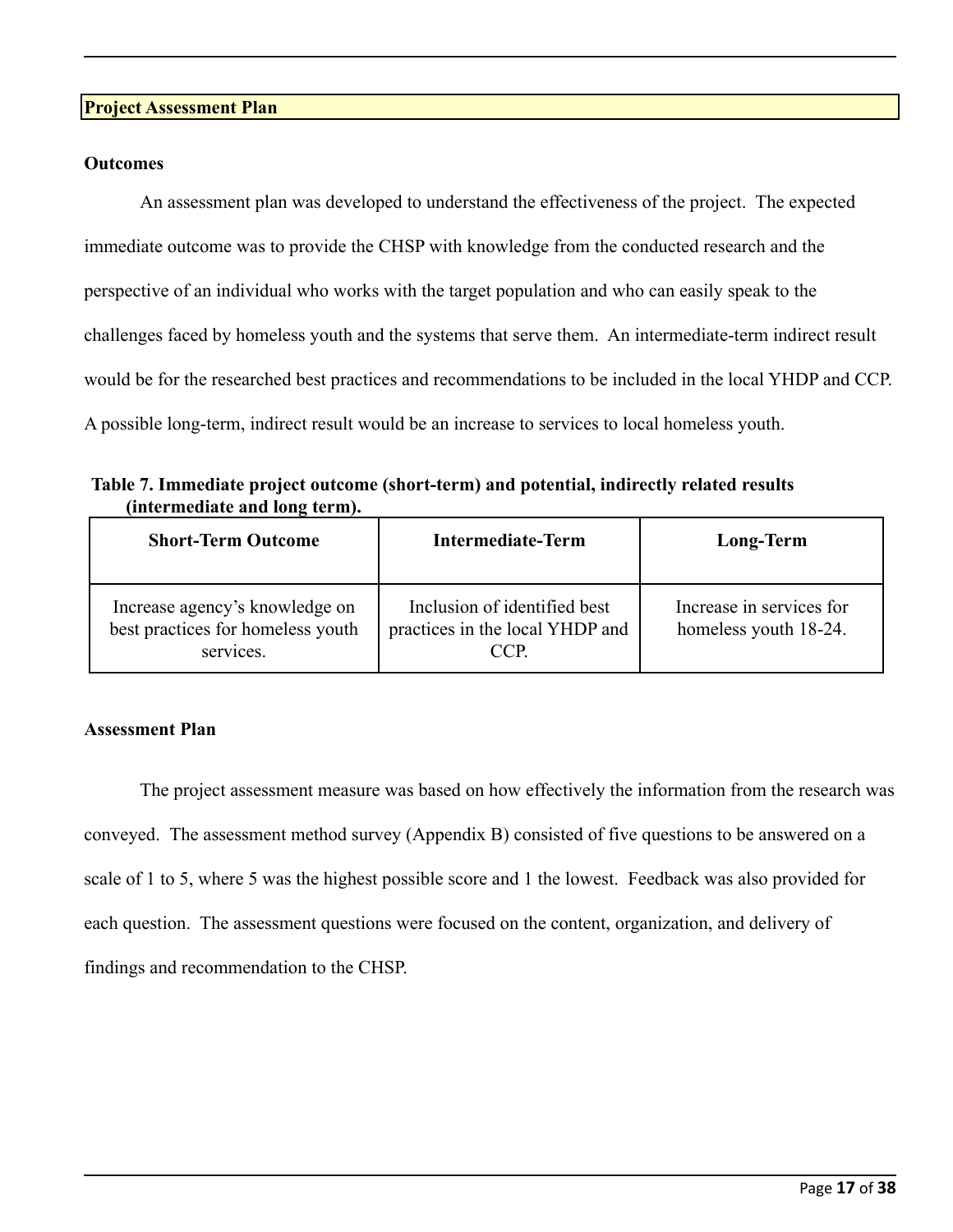## **Findings, Assessment Results, Recommendations, Conclusions**

## **Findings**

Three similar goals were identified and selected among the reviewed CCPs including housing, education, and social emotional wellbeing. Specific objectives and action steps were identified as having potential to benefit the local population. This was determined in part based on professional experience working with the target population. Table 8 below summarizes the findings including objectives and proposed actions that would help to advance each goal.

|                                                |                                         |                                   | <b>CCPs</b>                         |                      |                                                                           |
|------------------------------------------------|-----------------------------------------|-----------------------------------|-------------------------------------|----------------------|---------------------------------------------------------------------------|
| <b>Goals</b>                                   | <b>Objectives</b>                       | Montana                           | Hawaii                              | Ohio                 | <b>Professional</b><br><b>Experience</b>                                  |
| <b>Housing</b>                                 | <b>Emergency Shelter</b>                | Prioritize of<br>Funding          | Extended<br><b>Stay</b>             |                      | Need for ES with<br>more services.                                        |
|                                                | Alternative<br><b>Emergency Housing</b> | Considers<br>AirBnB               |                                     |                      |                                                                           |
|                                                | <b>Transitional Housing</b>             |                                   | Extensive<br>wraparound<br>services | Service<br>intensive | Clients<br>specifically<br>request mental<br>health and other<br>services |
|                                                | Permanent Housing                       | Central<br>Housing<br>Directory   |                                     |                      | Clients not able to<br>find affordable<br>housing.                        |
| <b>Educational</b>                             | <b>Educational Supports</b>             | Debt-free<br>community<br>college |                                     |                      | Clients need<br>academic support<br>(tutor) at home.                      |
| <b>Social</b><br><b>Emotional</b><br>Wellbeing | Training                                | Develop<br>training<br>webinars   |                                     |                      | Training/<br>Re-training for<br>service providers.                        |
|                                                | Trauma Informed<br>Approach             |                                   |                                     |                      | Enforcement of<br>rules.                                                  |

**Table 8. Project findings**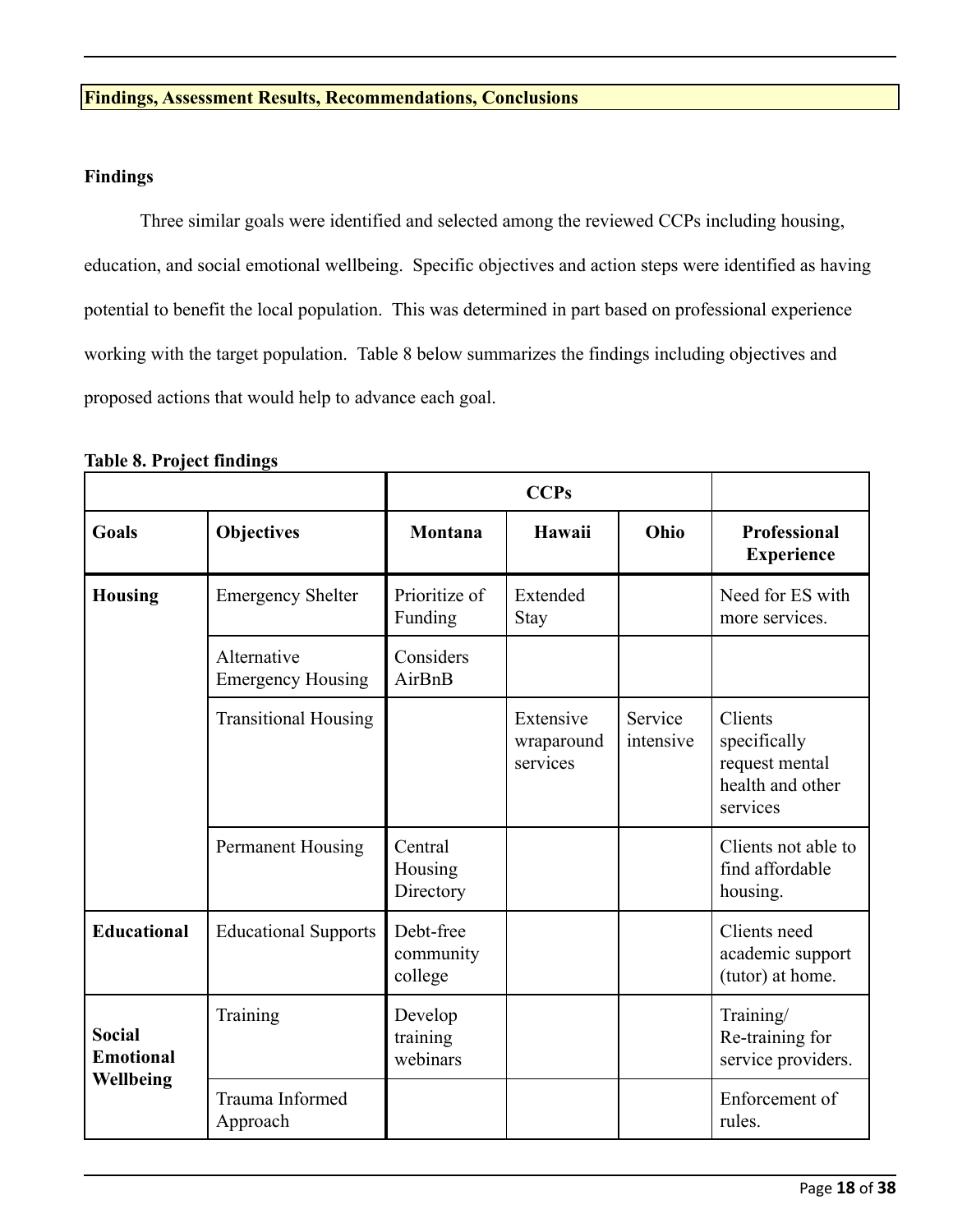#### **Goal 1: Housing**

The goal of housing was addressed by all researched CCPs with numerous objectives identified including emergency shelters, alternative emergency shelters, transitional housing, and permanent housing.

The Montana CCP shows emphasis for youth-specific emergency shelters where they acknowledge that temporary shelters are not a solution but an essential piece of the Continuum of Care. A related action step was to prioritized YHDP funds to increase emergency shelters and crisis housing beds. Montana also planned to investigate an AirBnB emergency shelter model as an alternative to traditional shelters (Montana Continuum of Care Coalition, 2020). The Hawaii CCP provides a statement from a homeless youth where it is pointed out that a tent in a park or on the beach offers more stability, privacy, and comfort than a shelter where they are asked to leave early morning, don't have anywhere to store their possessions, can't bring their dog (a major barrier for many youth who have strong emotional attachments to their dog) and have to leave back to the streets after numerous days. To this end, the Hawaii CCP suggests that emergency shelters have policies that allow 24/7 access, and provide shelter until a more permanent solution can be found (Partners in Care, 2020). Likewise, professional experience with the local population identified the need for more services or amenities associated with the emergency shelter. The local population indicated a need for an emergency shelter with a washer and dryer, with more flexible entry and exit times, and for temporary storage of possessions.

In the area of transitional housing Hawaii discusses the need for extensive supportive and wraparound services. The CCP acknowledges that youth who have been homeless need support with independent living skills, adhering to housing policies, and meeting education and employment goals (Partners in Care, 2020). Ohio planned on using YHDP funding to support transitional housing which would provide youth a safe and secure place to live for up to 2 years. Transitional housing would include on site intensive services that will be individualized to meet the unique needs of the homeless youth population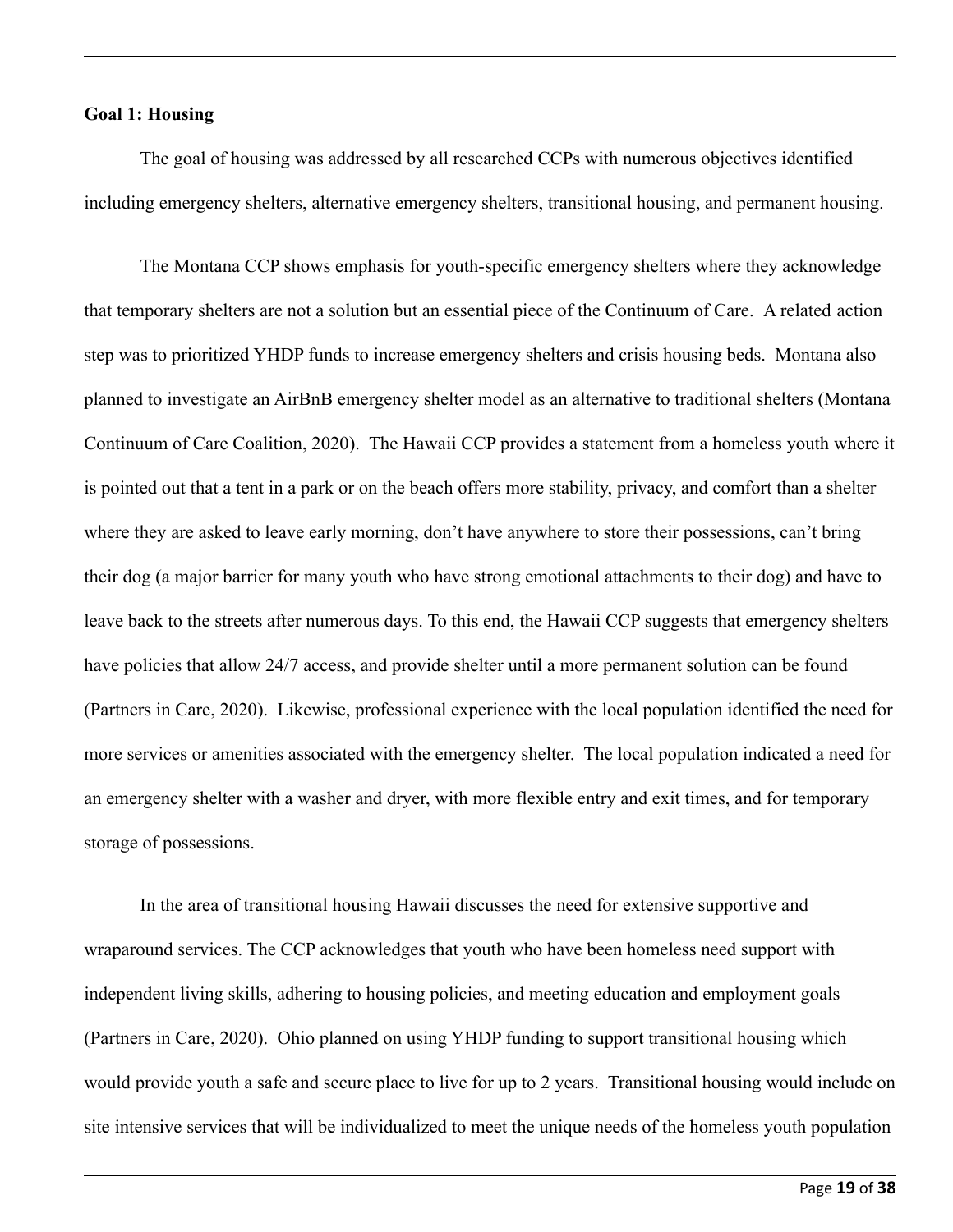(Coalition on Homelessnes and Housing in Ohio, 2020). Residents of local transitional housing expressed the need for more services to be included in the program. They have expressed the need for mental health services, assistance with finances, assistance with locating housing, and social or community based activities. Although each resident comes from a different background and circumstances, they all have the need for specifically tailored services to meet their individual needs.

In the area of permanent housing, the Montana CCP discussed the need for increased market-rate housing options and landlord incentives to house youth. To achieve this objective, Montana would create a central directory including a catalog of fair housing priced rentals to facilitate securing a residence for homeless youth. The directory would also include landlords who are open to working with the target population (Montana Continuum of Care Coalition, 2020). Local homeless youth have expressed that finding affordable housing in the area is an incredibly difficult challenge. Typically, only a room in a shared apartment is financially feasible based on average income levels and only limited options exist.

#### **Goal 2: Education**

In the area of education, Montana proposed to gain a better understanding of the local community college model for debt-free college for foster youth who experience homelessness. The CCP proposed utilization and expansion of that model to include debt-free college for all youth experiencing homelessness. Additionally, Montana's action steps included providing professional development workshops for school counselors on how to help homeless students access post-secondary options and an increased awareness among youth about post-secondary options including college and vocational education (Montana Continuum of Care Coalition, 2020). The residents of the local transitional housing program have demonstrated difficulty navigating online classes and with their academic workload. It would be beneficial to the local homeless youth population to incorporate academic support to students such as a tutor as part of available services.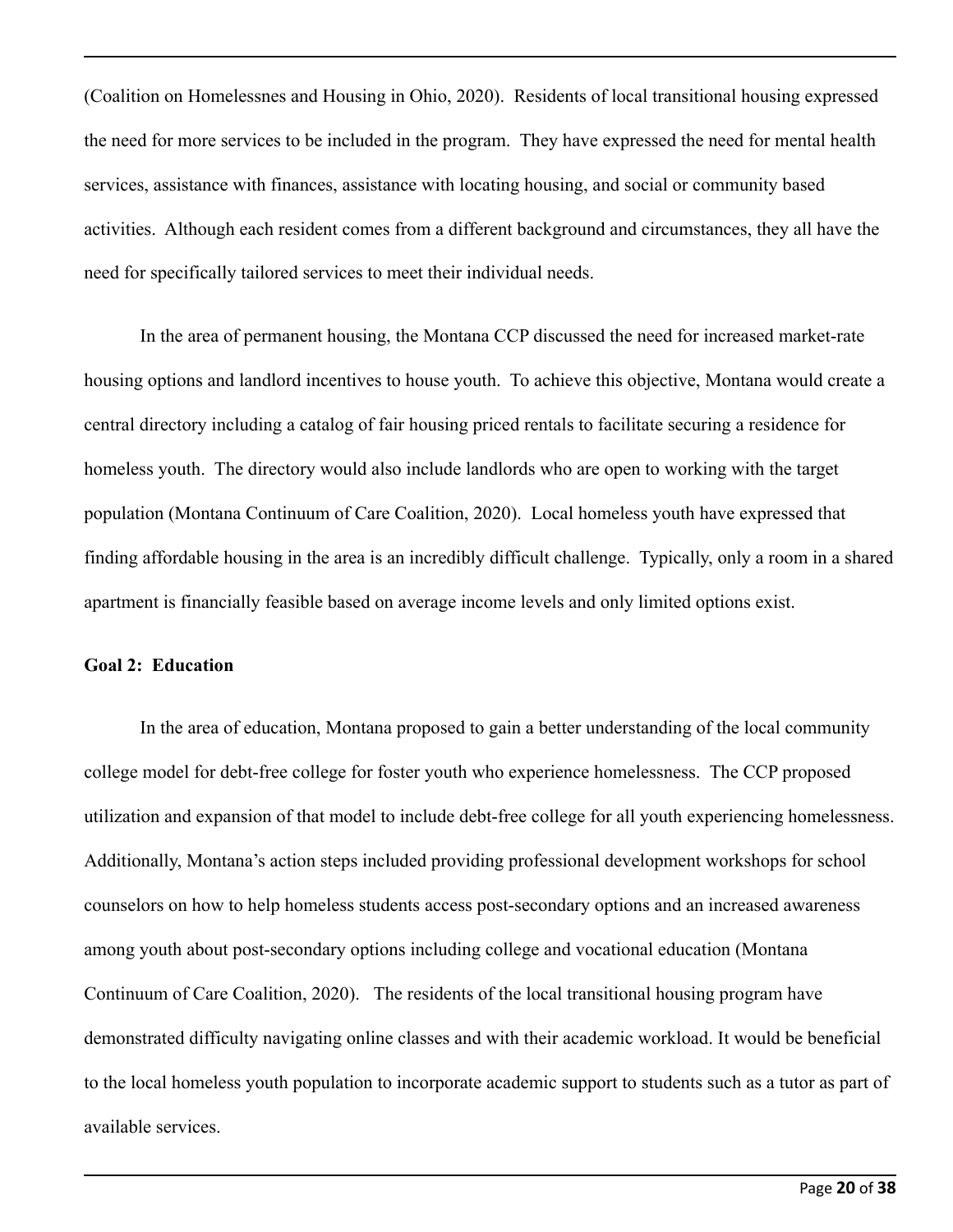#### **Goal 3: Social Emotional Wellbeing**

Under the goal of supporting and augmenting social emotional wellbeing for homeless youth, the objectives of training and trauma informed approach were identified.

The Montana CCP discussed the need to increase the role of community partners in improving the social and emotional well-being of youth at risk of or experiencing homelessness. This would in part be achieved by creating a central training and webinar library where all training materials could be found in one location and would facilitate training and retraining requirements. This training would help service providers to understand how to approach clients with a trauma informed approach when working with youth and the many circumstances that have contributed to the homelessness (Montana Continuum of Care Coalition, 2020). Locally, there is a need for readily available training materials and processes for service providers and community partners. A wide range of types of trainings would augment and facilitate the ability to provide services to the local population.

Trauma-informed care is a strengths-based service delivery approach that is grounded in an understanding of and responsiveness to the impact of trauma. Trauma informed care emphasizes physical, psychological, and emotional safety for both providers and survivors, and that creates opportunities for survivors to rebuild a sense of control and empowerment (SAMHSA, 2014). Under the objective of trauma informed care, the local CCP prioritizes low barriers to housing and shelters, including less stressful rules in shelters, to support social emotional wellbeing. The CCP suggests "less stressful rules" are needed. However, it is recommended in this report that the local CCP consider that rules and structure are valuable, and it is equally important to consider how the rules are enforced or managed. For example, there is value in having the skill to recognize when a simple rule infraction can be addressed with a verbal warning, and when a rule violation calls for documentation or a follow up with disciplinary action.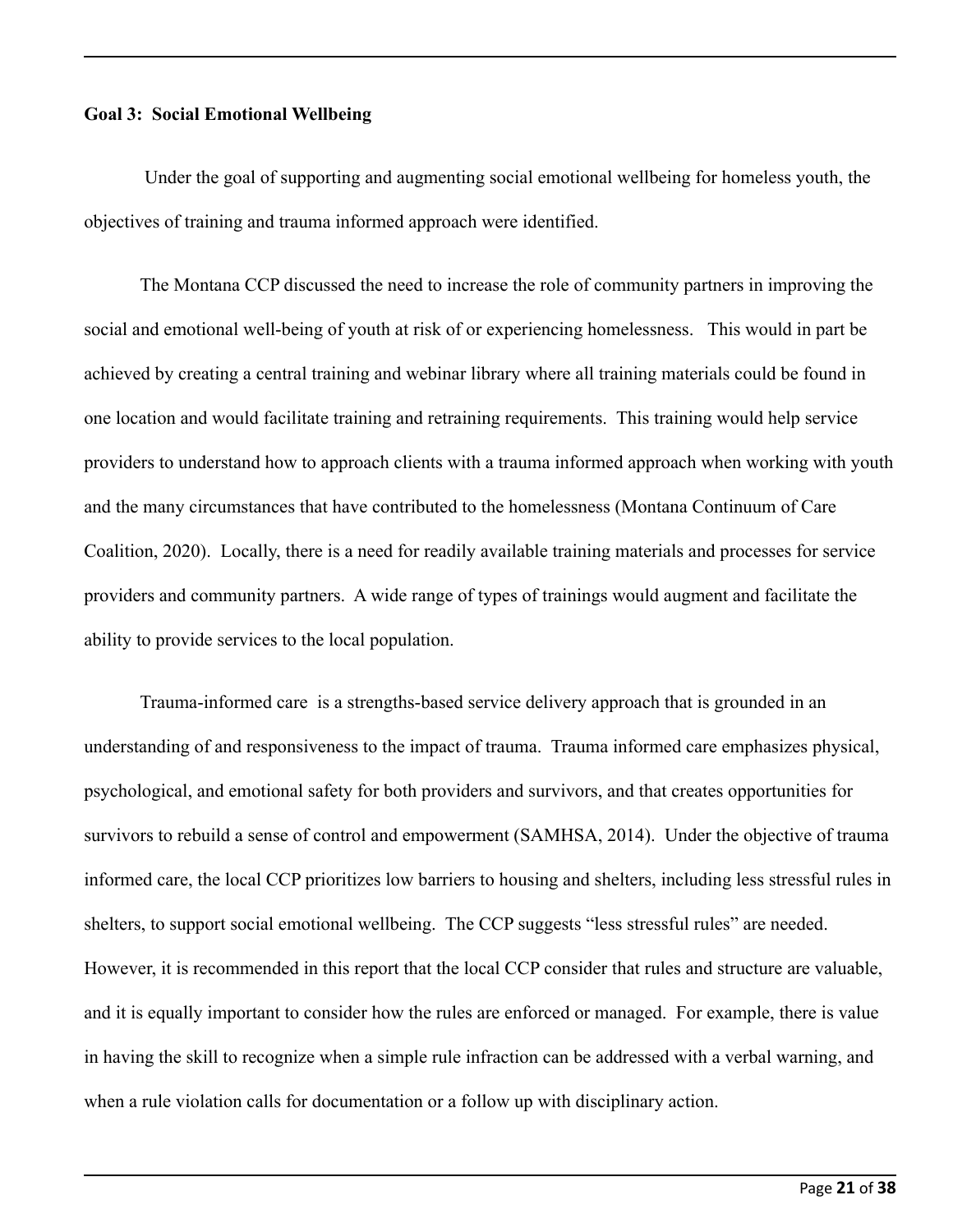#### **Assessment Results**

Survey respondents conveyed that the professional experience was successfully integrated into the research, findings, and recommendations. The analysis, professional experience, and recommendations were presented in a manner that was easy to understand which allowed the respondents to gain insight into the project findings. The consistent workflow produced an organized presentation of information. The professional experience provided a great deal of insight and perspective and would be used in part to implement the YHDP. Although there were challenges in aligning the timeframes of the project and the CCP development, the information obtained was helpful in moving the CHSP forward. Final assessment survey scoring and feedback included in Appendix C.

Project strengths and successes included researching and identifying methodologies and best practices from other states' CCP to identify those that would be applicable and beneficial locally. Another strength of the project was that the information presented was well received and the agency stated that it would, in part, augment the YHDP.

Challenges faced included changes that occurred during project implementation. Coordination of timing and communication with others, and other projects, proved to be difficult. There were numerous instances where timing of the YHDP and CCP did not stay in line and correspond with the timing and implementation of the capstone project. This limited the scope of the project.

#### **Recommendations**

Recommendations to the agency were made based on the findings. Recommendations included modeling action steps from all three CCPs. Within the objective of emergency shelters and alternative emergency shelters, it was recommended to prioritize YHDP funding towards creating more shelter space with flexibilities to allow for extended stay, flexible exit and entry times, and to include services or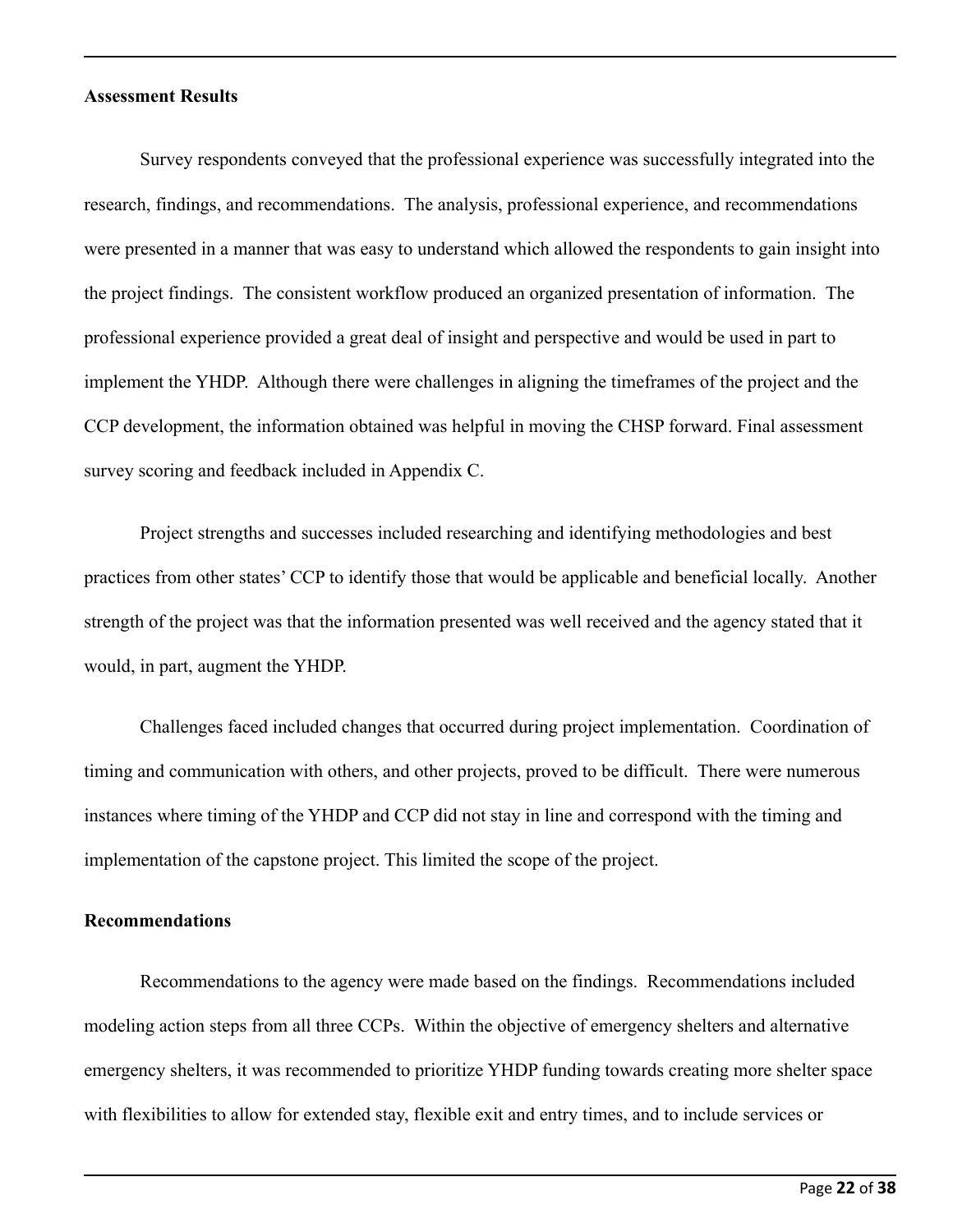amenities such as on site washer and dryer, and temporary storage of personal effects. Investigation of the AirBnB model was recommended as an alternative to traditional emergency shelters, which might provide additional options in this extremely high real estate market. Recommendations for transitional housing included inclusion of personalized, wrap-around services for the transitional home program, with a special emphasis on required mental health counseling for residents. In the area of permanent housing, it was recommended to develop a directory of available, affordable, permanent housing options including landlords who are open to working with the target population. Within the area of education, it was recommended to investigate the possibility of a debt free local community college option for homeless youth. Additionally, academic recommendations included in home tutor support. A centralized training and webinar library site was recommended to be developed for all local service providers and staff to access. Inclusion of trauma informed care would be available for all service providers. It was also recommended to consider causes of stress in the transitional housing environment. Specifically, it was recommended to consider that rules, in and of themselves, are not necessarily stressful, but to consider that how rules are enforced could be the cause of a stressful environment.

Often, policy makers in our country are not the same individuals as those who have "boots on the ground" who are directly implementing those policies. Sometimes this creates a disconnect between the high level policy view and the practical need and ability to implement. This project's potential contribution to the macro-level problem of youth homelessness in the United States was to act as a bridge between these two areas. The findings and recommendations were based on first hand experience and contributed towards a plan developed to fulfill policy. The findings and recommendations would hopefully allow for the creation of realistic CCP objectives and action steps that allow for ease of implementation and fulfill practical needs of the population with the ultimate goal of reducing youth homelessness.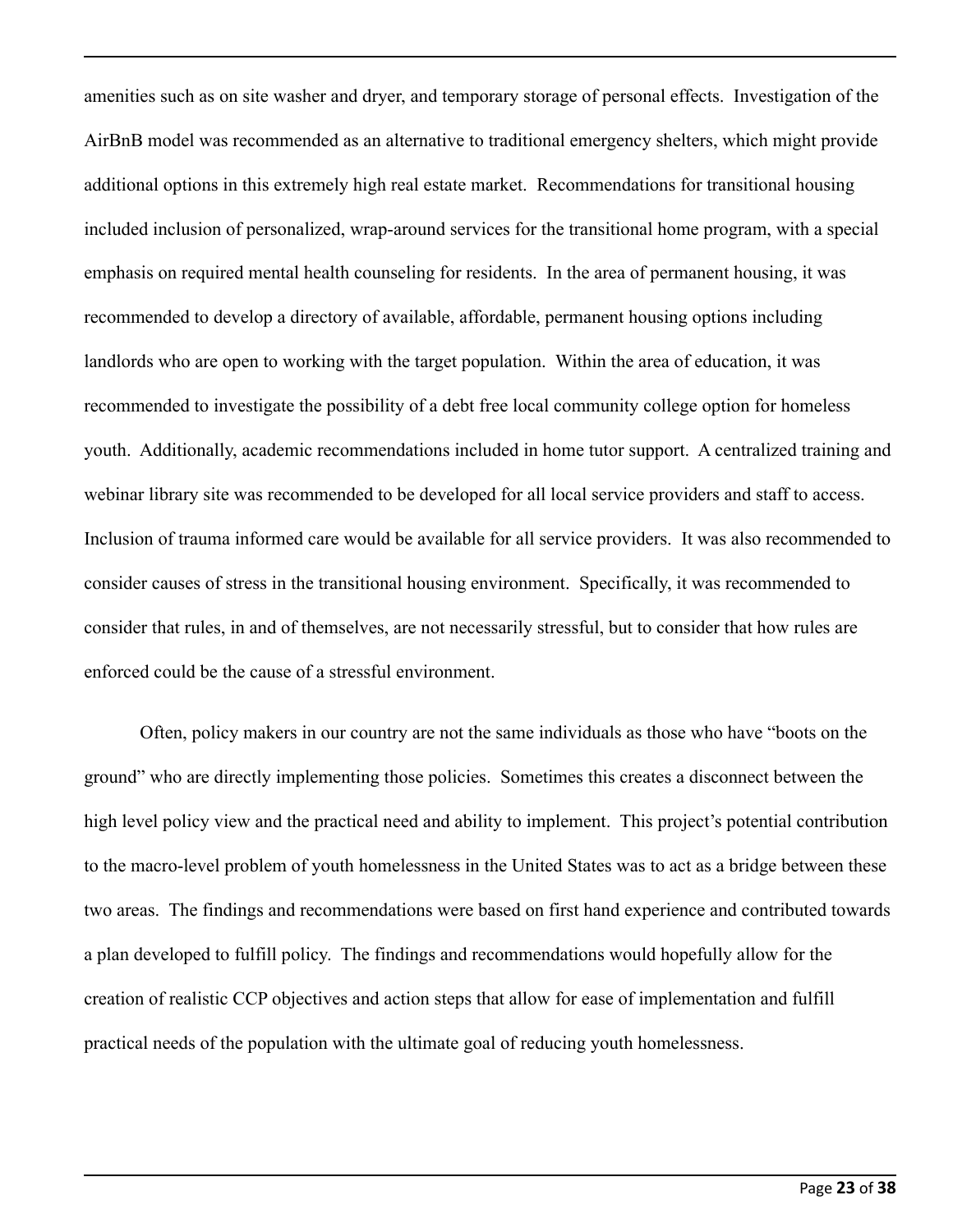#### **Conclusion**

This capstone project experience has provided many, many insights. Firstly, although not directly part of the capstone itself but indirectly involved in my everyday workings at the internship, was the challenge of changing professions after over 20 years in the food service industry to an office environment. Knowledge was gained daily in the areas of office edicate, office communication, office equipment (multi-function device!), software use, and the list goes on. Learning how to plan and coordinate with other individuals was also a new experience that was essential to planning for the capstone. Upon starting the internship, I had already been working as a service provider for homeless youth for over a year. In planning for the capstone, I knew I wanted to somehow incorporate this experience into my project but didn't yet know how that might be integrated. When first discussing capstone ideas with my mentor and the possibility of a project involving the YHDP, we realized that could be a perfect opportunity to involve my experience from working directly with homeless youth.

One of the most important insights I gained from the year-long capstone process was that coordination of timing and communication with others, and other projects, is very difficult. There were numerous instances where timing of the YHDP and CCP (as being moved forward by the agency) did not stay in line and correspond with the timing and implementation of the capstone project. Although there were regular meetings with the mentor, co-mentor, and stakeholders, the lesson I learned was that schedules don't always align and communication to keep schedules aligned proved to be quite difficult. That said, flexibility was also required as the original project scope was altered several times to adjust for schedule changes that were occurring.

The single most noticeable area of personal growth was in my confidence level. The process of researching, planning, implementing, and assessing a year long project was relatively new to me. Initially, the idea seemed quite daunting. Also daunting was the idea of reading and understanding numerous, long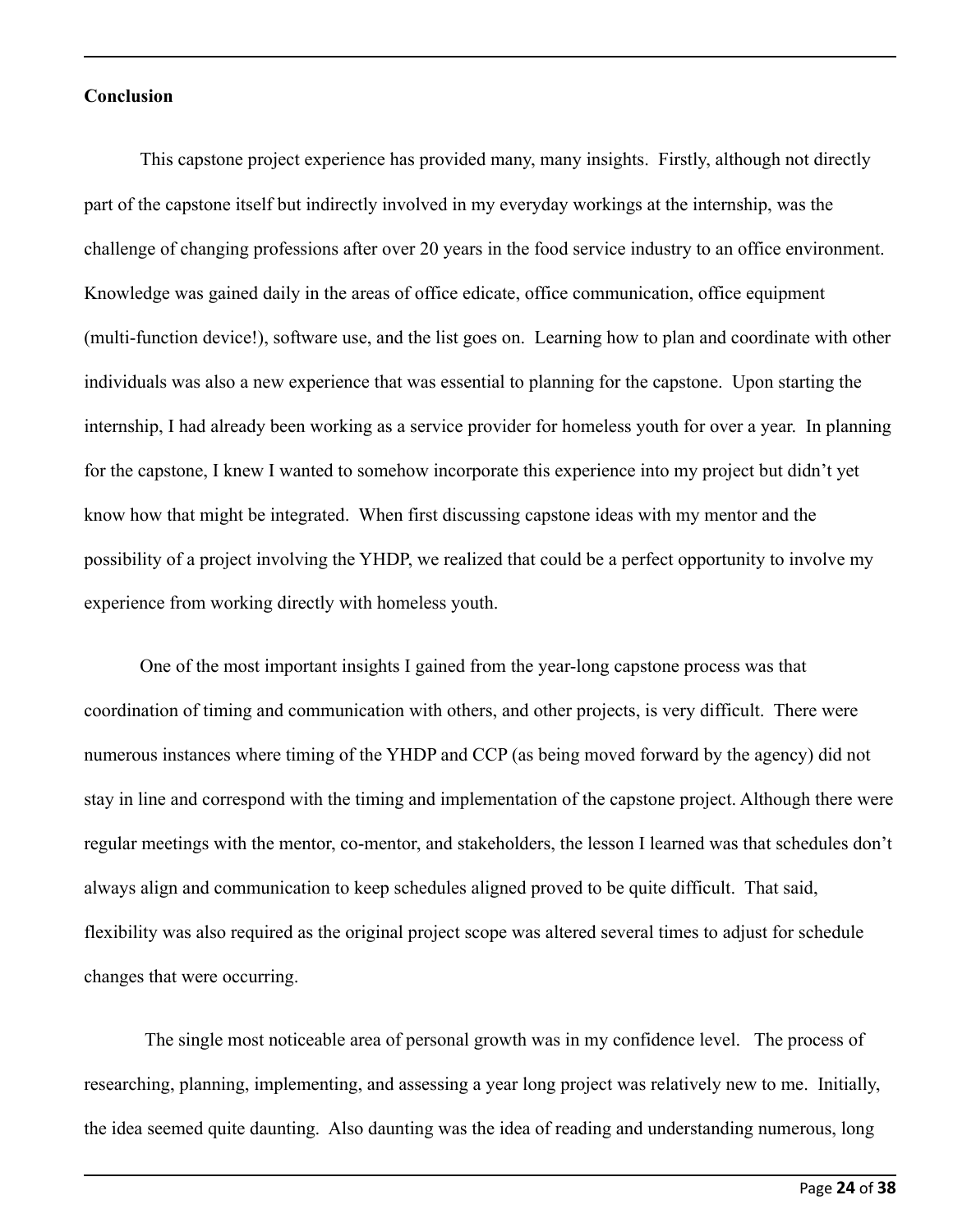and complex documents on a topic I was not familiar with. With time I began to have more confidence in the capstone process and the tasks began to feel less difficult than previous. The progress contributed to a gradually increasing sense of confidence and accomplishment.

The internship experiences that contributed the most to professional growth and contributed to learning goals was the time spent working with the staff from CSUB's Community Human Engagement while they managed Project RoomKey (PRK) project, as well as participating in the Recreational Vehicle (RV) encampment project.

Project RoomKey was a large, collaborative effort to provide shelter to homeless people with pre-existing chronic illness. The goal of the project was to provide hotel rooms to homeless people who would be most vulnerable to the potentially deadly consequences of contracting COVID-19. Working with and shadowing the case managers over numerous months allowed me to gain great insight into the daily tasks required to operate a large scale project such as this one. I had the opportunity to observe case managers facilitate group meetings, participate in the intake assessment process, and work directly with the clients to ensure program success. The work with the Project RoomKey staff allowed me to take part in a positive collaboration where the project goals were achieved.

The RV encampment project was a great opportunity to work independently with a clear vision and understanding of the problem, goal, and solution. The problem was that there was a large population of homeless individuals living in RVs or other vehicles that were broken down, had unpaid tickets, and lacked registration. If these individuals were to get violations for any of these issues, they would potentially, and likely, lose their only shelter and possessions. The project goal was to achieve a functional and "street-legal" status for the vehicles providing the homeless individuals more security towards achieving a permanent housing status. The RV encampment responsibilities were to coordinate with the project participants to ensure mechanical issues were fixed, parking tickets were paid, emission tests were done, and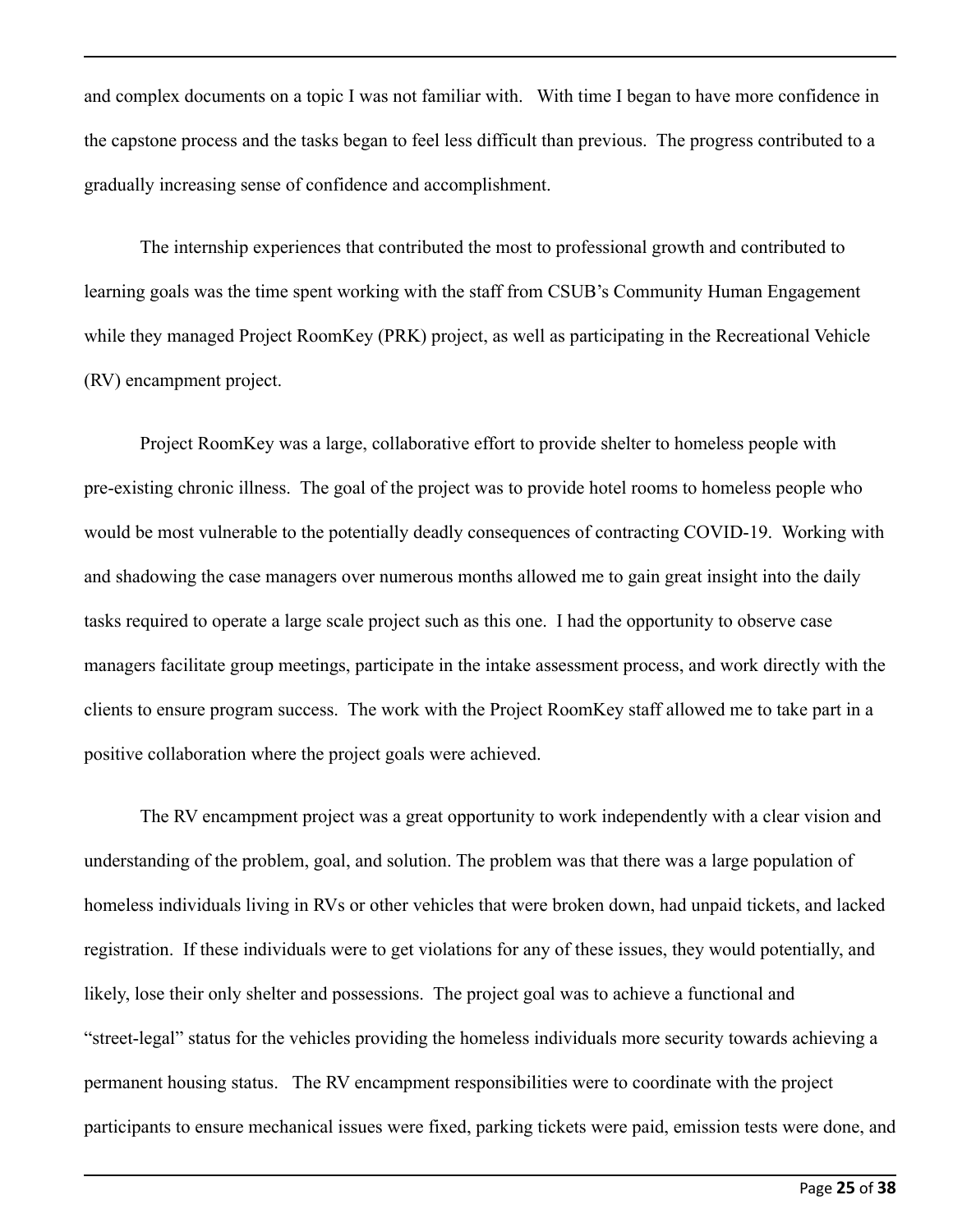vehicle registration was completed. Working independently, with little supervision or oversight from the internship organization allowed me to prove to myself that I am capable of this type of work. I completed this project with accolades from my agency team and sincere gratitude from the population I helped.

The advice I would give to another student who might begin at my internship site would be to put in as many hours as possible in order to learn the culture of the organization, to not be intimidated by the work or type of work or any thoughts of self doubt, and to try to enjoy the time at the internship because it will pass faster than previously thought.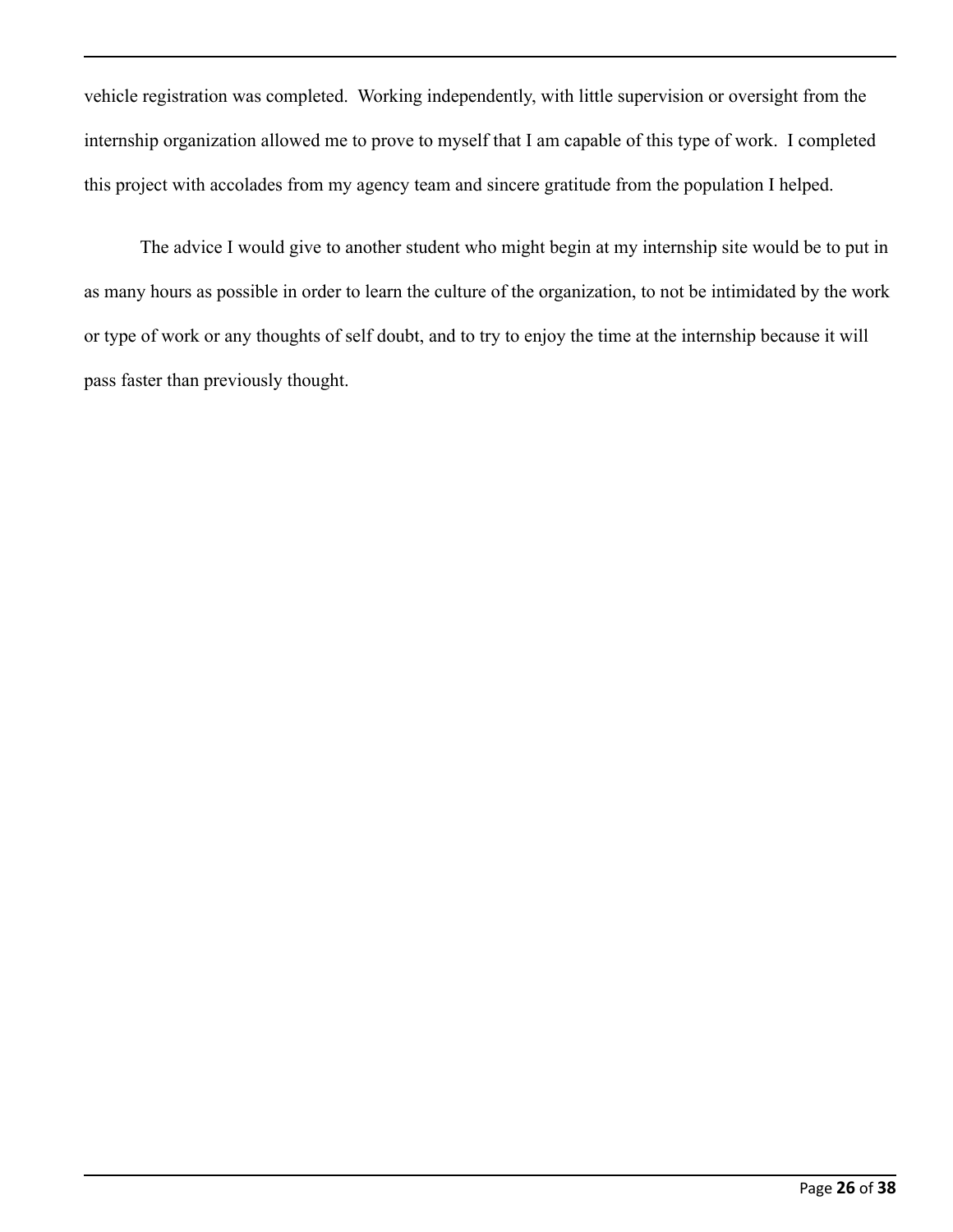#### **[References](https://owl.purdue.edu/owl/research_and_citation/apa_style/apa_formatting_and_style_guide/reference_list_basic_rules.html)**

- Applied Survey Research. (2019a). *Monterey County Homeless Census & Survey.* Retrieved from <https://chsp.org/wp-content/themes/chsp/img/2019-Final-Census-Report-Monterey.pdf>
- Applied Survey Research. (2019b). *San Benito County Homeless Census & Survey.* Retrieved from [https://chsp.org/wp-content/themes/chsp/img/ExecutiveSummary\\_SanBenito2019.pdf](https://chsp.org/wp-content/themes/chsp/img/ExecutiveSummary_SanBenito2019.pdf)
- Aratani, Y. (2009, November). *Homeless Children and Youth: Causes and Consequences.* Retrieved November 17, 2021, from

[https://www.nccp.org/publication/homeless-children-and-youth-causes-and-consequences](https://www.nccp.org/publication/homeless-children-and-youth-causes-and-consequences/)

- California Department of Social Services. (2021). *Wraparound Services.* Retrieved November 17, 2021, fro[m](https://www.cdss.ca.gov/inforesources/cdss-programs/foster-care/wraparound.) <https://www.cdss.ca.gov/inforesources/cdss-programs/foster-care/wraparound>[.](https://www.cdss.ca.gov/inforesources/cdss-programs/foster-care/wraparound.)
- Census Bureau. (2019). *Quick Facts Monterey County*. Retrieved from <https://www.census.gov/quickfacts/fact/table/montereycountycalifornia/>
- Coalition of Homeless Services Providers. (2022). *Tidal Wave of Change To Wash Away Youth Homelessness.* Retrieved from <https://chsp.org/wp-content/themes/chsp/img/CA-506-Coordinated-Community-Plan-4.25-KR.pdf>
- Coalition of Homeless Services Providers. (2021a, August 9). Retrieved September 10, 2021, from [https://chsp.org](https://chsp.org/)
- Coalition of Homeless Services Providers. (2021b, August 9). Retrieved September 10, 2021, from <https://chsp.org/member-agencies-partners/>
- Coalition of Homeless Services Providers. (2020). *Lead Me Home, Monterey and San Benito Counties' Continuum of Care Board Governing Charter*. Retrieved April 01, 2022 from <https://chsp.org/wp-content/themes/chsp/img/MASTER-Governance-Charter-2020-APPROVED.pdf>
- Coalition of Homeless Services Providers. (2018, November 1). *Coordinated Assessment and Referral System (CARS).* Retrieved November 16, 2021, from <https://chsp.org/coordinated-entry/>
- Coalition on Homelessnes and Housing in Ohio. (2020) *Coordinated Community Plan: To prevent and End Youth Homlessness*. Ohio Balance of State Continuum of Care Region 6. Retrieved from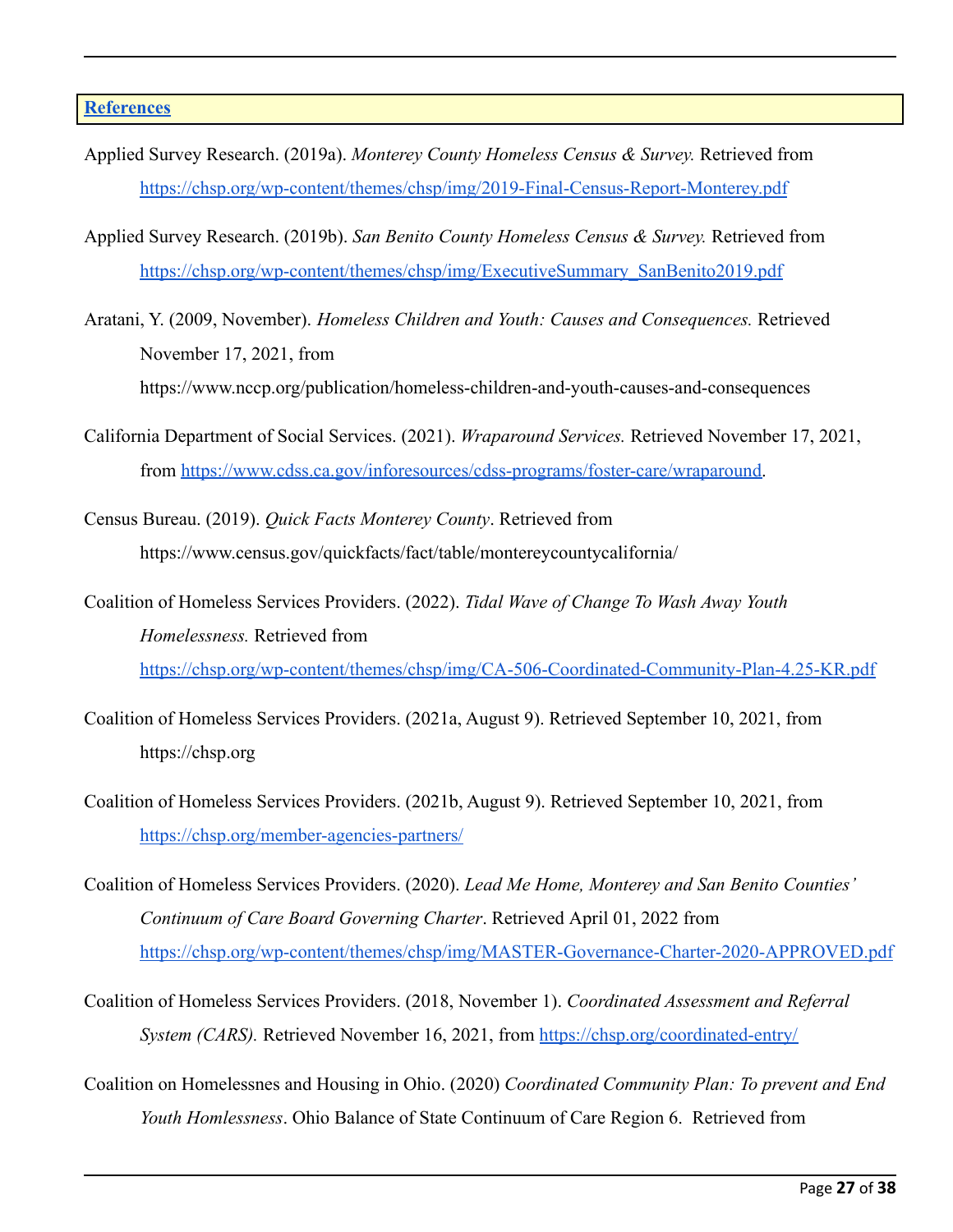<https://cohhio.org/wp-content/uploads/2020/05/Region-6-YHDP-CCP.pdf>

Congressional Research Service. (2019, March). *Runaway and Homeless Youth: Demographics and Programs.* Retrieved from <https://crsreports.congress.gov/>

The Epicenter. (2022). Retrieved from https://epicentermonterey.org/.

- Montana Continuum of Care Coalition (2020) . *Montana Coordinated Community Plan: Youth Homeless Demonstration Project.* Retrieved from [https://opi.mt.gov/Portals/182/Page%20Files/Homeless/Montana%20YHDP%20Coordinated%20Co](https://opi.mt.gov/Portals/182/Page%20Files/Homeless/Montana%20YHDP%20Coordinated%20Community%20Plan.pdf?ver=2020-11-13-091240-667) [mmunity%20Plan.pdf?ver=2020-11-13-091240-667](https://opi.mt.gov/Portals/182/Page%20Files/Homeless/Montana%20YHDP%20Coordinated%20Community%20Plan.pdf?ver=2020-11-13-091240-667)
- National Alliance to End Homelessness. (2021, April 2). *Youth and Young Adults*. Retrieved November 17, 2021, fro[m](https://endhomelessness.org/homelessness-in-america/who-experiences-homelessness/youth/)

[https://endhomelessness.org/homelessness-in-america/who-experiences-homelessness/youth/.](https://endhomelessness.org/homelessness-in-america/who-experiences-homelessness/youth/)

National Conference of State Legislators (NCSL) (2022). *Youth Homelessness Overview Causes and Consequences*. Retrieved from

[https://www.ncsl.org/research/human-services/homeless-and-runaway-youth.aspx#:~:text=Each%20](https://www.ncsl.org/research/human-services/homeless-and-runaway-youth.aspx#:~:text=Each%20year%2C%20an%20estimated%204.2,ages%2013%2D25%20experience%20homelessness) [year%2C%20an%20estimated%204.2,ages%2013%2D25%20experience%20homelessness](https://www.ncsl.org/research/human-services/homeless-and-runaway-youth.aspx#:~:text=Each%20year%2C%20an%20estimated%204.2,ages%2013%2D25%20experience%20homelessness).

Partners in Care. (2020) *Oahu Coordinated Community Plan to End Homelessness*. Retrieved from [https://www.partnersincareoahu.org/about-yhdp.](https://www.partnersincareoahu.org/about-yhdp)

Rancho Cielo. (n.d.). Retrieved from [https://www.ranchocieloyc.org/.](https://www.ranchocieloyc.org/)

United States Department of Health and Human Services, Substance Abuse and Mental Health Services Administration (SAMHSA). Treatment Improvement Protocol: Trauma Informed Care in Behavioral Health Services:

[https://store.samhsa.gov/product/TIP-57-Trauma-Informed-Care-in-Behavioral-Health-Services/SM](https://store.samhsa.gov/product/TIP-57-Trauma-Informed-Care-in-Behavioral-Health-Services/SMA14-4816) [A14-4816](https://store.samhsa.gov/product/TIP-57-Trauma-Informed-Care-in-Behavioral-Health-Services/SMA14-4816)

United States Department of Housing and Urban Development. (2022). *YHDP: Youth Homeless Demonstration Program*. Retrieved from <https://www.hudexchange.info/programs/yhdp/>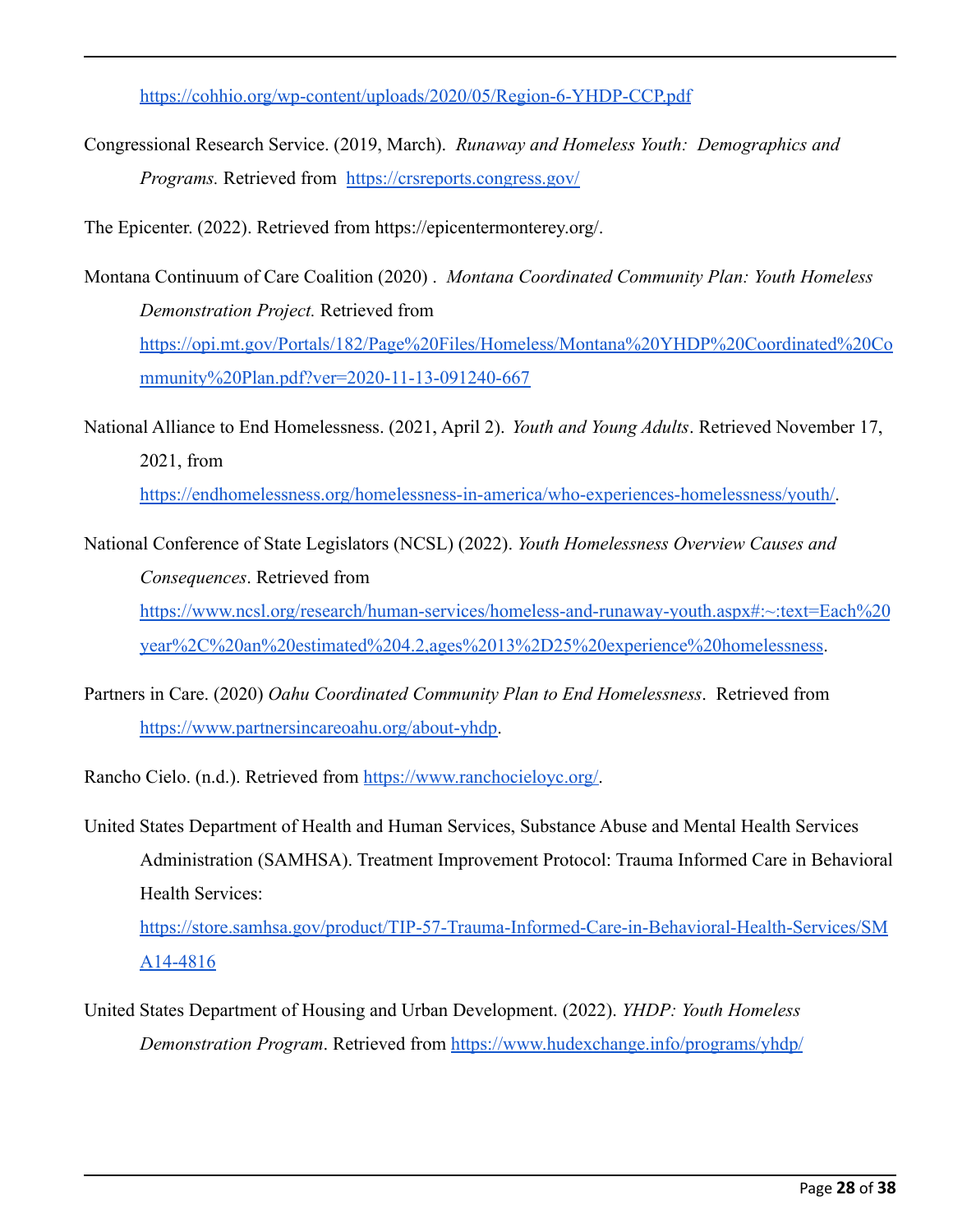United States Department of Housing and Urban Development. (Apr. 2021). *2020 AHAR: Part 1 - PIT Estimates of Homelessness in the U.S.* Retrieved from [https://www.huduser.gov/portal/datasets/ahar/2020-ahar-part-1-pit-estimates-of-homelessness-in-the](https://www.huduser.gov/portal/datasets/ahar/2020-ahar-part-1-pit-estimates-of-homelessness-in-the-us.html)[us.html](https://www.huduser.gov/portal/datasets/ahar/2020-ahar-part-1-pit-estimates-of-homelessness-in-the-us.html)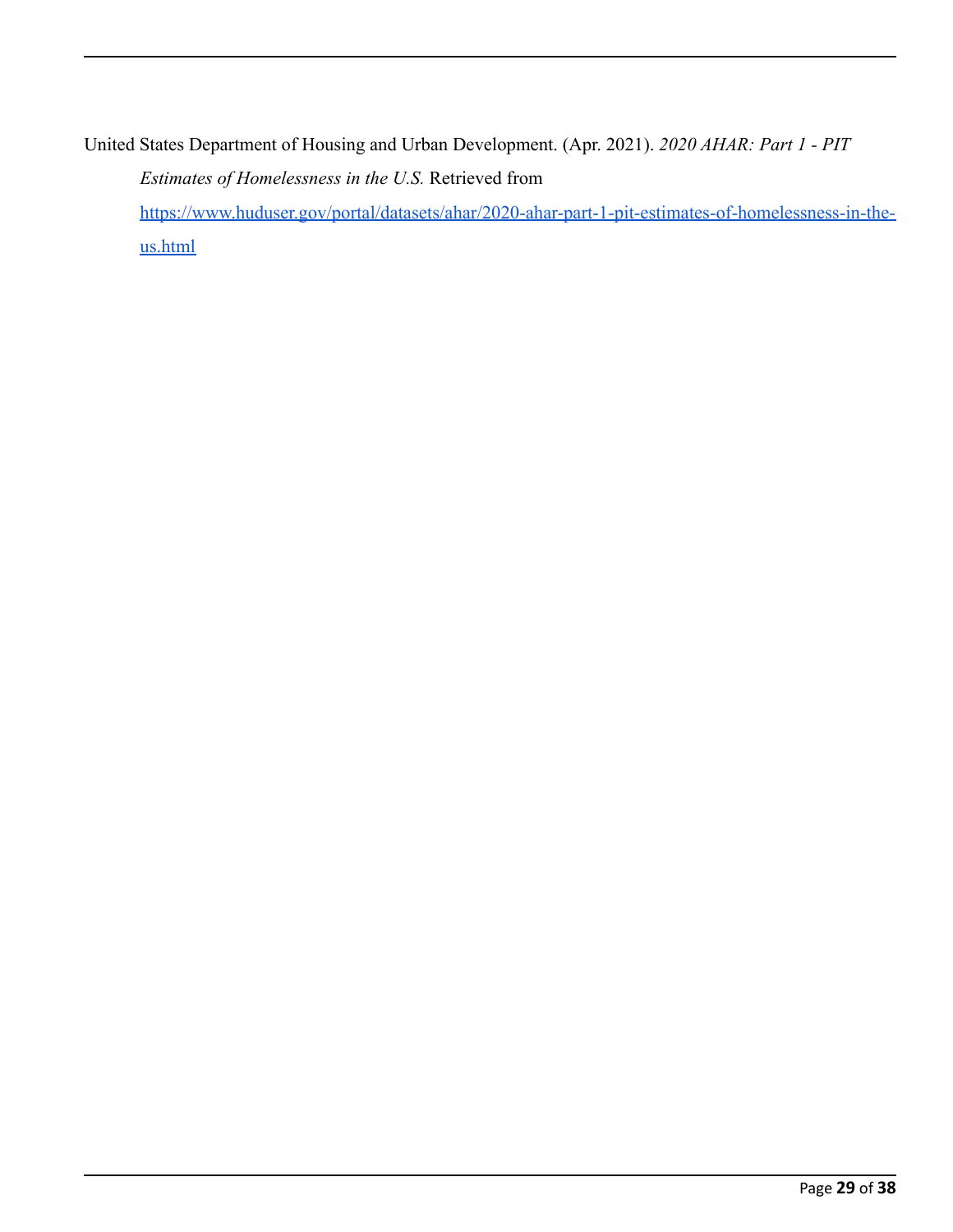# **Appendix**

## **Appendix A - Stakeholders for the Local CoC YHDP**

| <b>Type of</b><br><b>Stakeholder</b> | Name of<br><b>Stakeholder</b>                               | <b>Collaboration</b>                                                                                                                                                                                                                                                    |
|--------------------------------------|-------------------------------------------------------------|-------------------------------------------------------------------------------------------------------------------------------------------------------------------------------------------------------------------------------------------------------------------------|
| CoC/ESG<br>Homelessness<br>Program   | Coalition of<br>Homeless<br>Services<br>Providers           | YHDP Lead Agency; convenes all key stakeholders and supports the<br>YAB throughout development and implementation of the<br>Coordinated Community Plan to end youth homelessness; supports<br>YAB recruitment and growth; oversees administrative functions of<br>YHDP. |
| CoC/ESG<br>Homelessness<br>Program   | City of Salinas                                             | Participate in the planning and implementation of the Coordinated<br>Community Plan to end youth homelessness; provide program<br>support as ESG recipient; participate in needs analysis and<br>community planning process.                                            |
| CoC/ESG<br>Homelessness<br>Program   | <b>Central Coast</b><br>Center for<br>Independent<br>Living | RRH Provider; support and participate in YHDP governance;<br>participate in the planning and preparation of the community plan to<br>end youth homelessness.                                                                                                            |
| CoC/ESG<br>Homelessness<br>Program   | Community<br>Homeless<br>Solutions                          | Support and participate in YHDP governance; participate in the<br>planning and preparation of the community plan to end youth<br>homelessness; provide emergency shelter and PSH.                                                                                       |
| CoC/ESG<br>Homelessness<br>Program   | <b>Sun Street</b><br>Centers                                | SLE/TH Provider; support and participate in YHDP governance;<br>participate in the planning and preparation of the community plan to<br>end youth homelessness.                                                                                                         |
| CoC/ESG<br>Homelessness<br>Program   | <b>YWCA</b>                                                 | Support and participate in YHDP governance; participate in the<br>planning and preparation of the community plan to end youth<br>homelessness; provide emergency shelter and PSH.                                                                                       |
| CoC/ESG<br>Homelessness<br>Program   | Bay Area<br>Community<br>Services                           | support and participate in YHDP governance; participate in the<br>planning and preparation of the community plan to end youth<br>homelessness; provide emergency shelter.                                                                                               |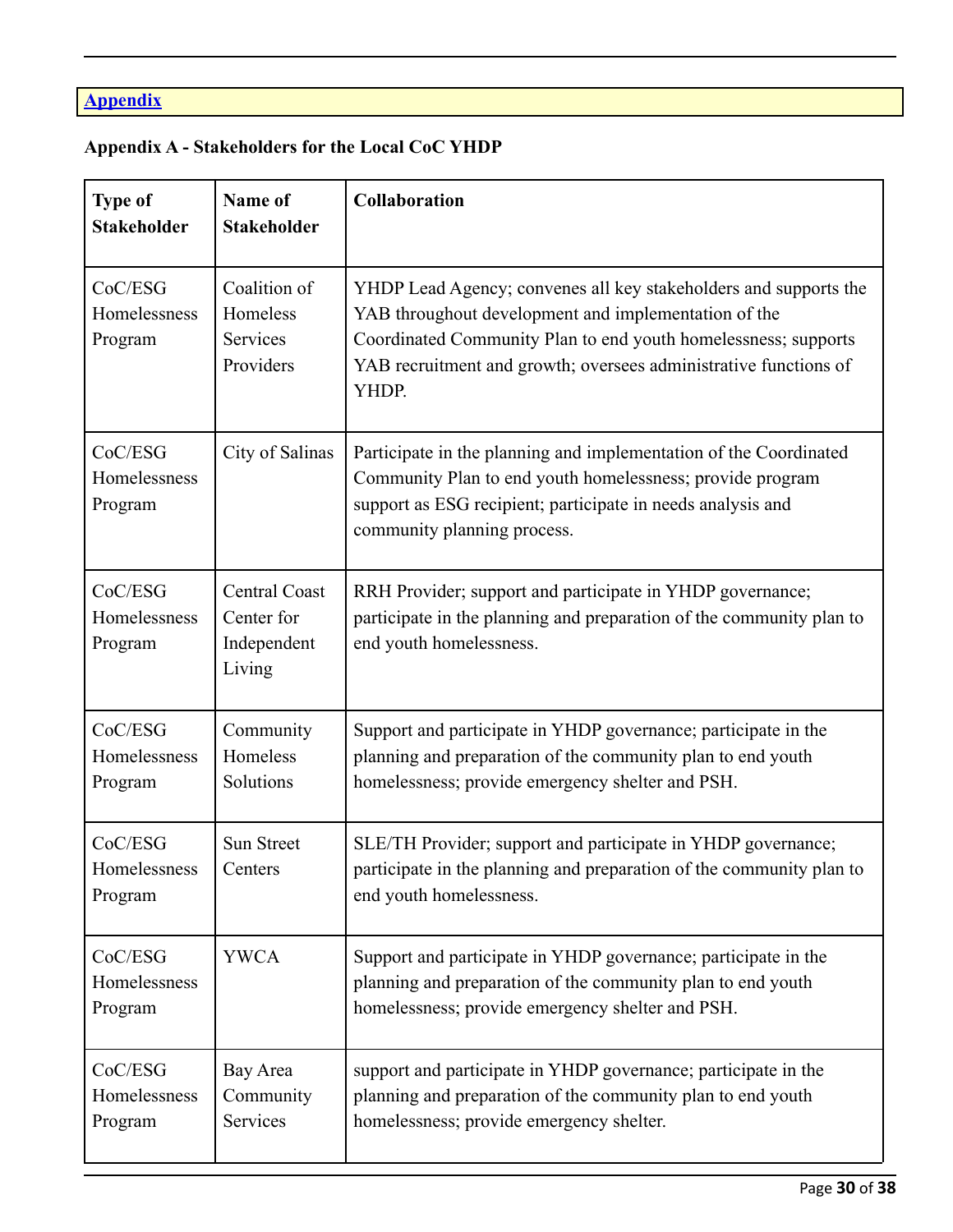| CoC/ESG<br>Homelessness<br>Program | Community<br>Human<br>Services                                                                      | CoC policy/program decision maker; support and participate in<br>YHDP governance; serve as advisors to the YAB; participate in the<br>planning and preparation of the community plan to end youth<br>homelessness; provide emergency shelter, RRH and TH to youth.                                      |
|------------------------------------|-----------------------------------------------------------------------------------------------------|---------------------------------------------------------------------------------------------------------------------------------------------------------------------------------------------------------------------------------------------------------------------------------------------------------|
| Child Welfare<br>Agency            | Monterey<br>County<br>Department of<br>Social<br>Services -<br>Family and<br>Children's<br>Services | CoC policy/program decision maker; participate in the planning and<br>preparation of the community plan to end youth homelessness; align<br>child welfare and PCWA system with the goals and activities of<br>YHDP; support and participate in YHDP governance; provide<br>supportive services for YYA. |
| Youth-Led<br>Advisory<br>Group     | Youth for<br>Action (Y4A)                                                                           | The leaders in the planning and implementation of the Coordinated<br>Community Plan to end youth homelessness; participate in needs<br>analysis and community planning process; serve as program<br>evaluators for YHDP programs; support and participate in YHDP<br>governance.                        |
| Local<br>Government<br>Agency      | Monterey<br>County Board<br>of Supervisors                                                          | CoC policy/program decision maker; support and participate in<br>YHDP governance.                                                                                                                                                                                                                       |
| Local<br>Government<br>Agency      | Monterey<br>County Health<br>Department                                                             | CoC policy/program decision maker; support and participate in<br>YHDP governance.                                                                                                                                                                                                                       |
| Local<br>Government<br>Agency      | San Benito<br>County Health<br>and Human<br>Services<br>Agency                                      | CoC policy/program decision maker; participate in the planning and<br>preparation of the community plan to end youth homelessness; align<br>San Benito HHS system with the goals and activities of YHDP;<br>support and participate in YHDP governance; provide supportive<br>services for YYA.         |
| Local<br>Government<br>Agency      | City of Seaside                                                                                     | CoC policy/program decision maker; support and participate in<br>YHDP governance.                                                                                                                                                                                                                       |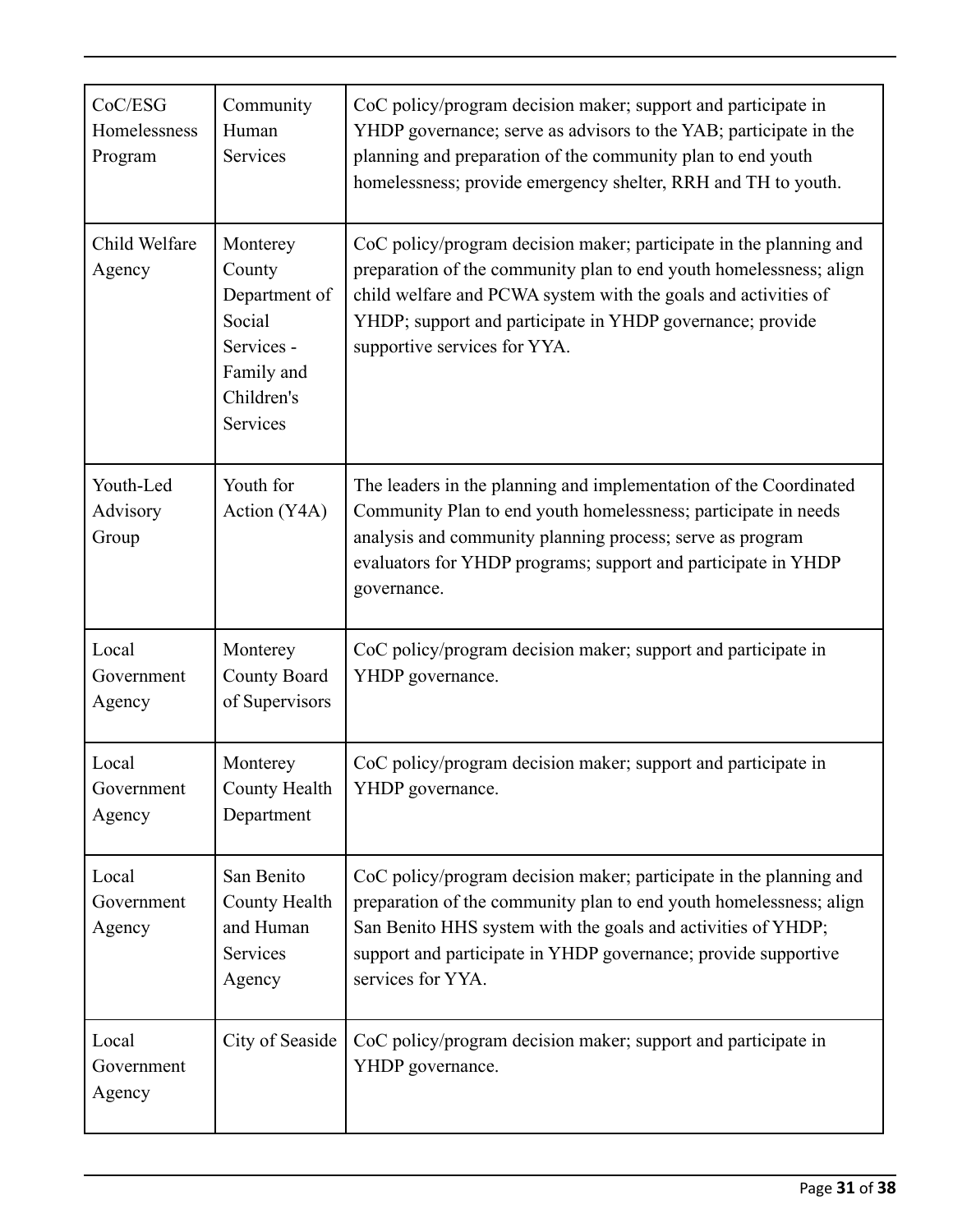| Local<br>Government<br>Agency                                          | City of King                                | CoC policy/program decision maker; support and participate in<br>YHDP governance.                                                                                                                                  |
|------------------------------------------------------------------------|---------------------------------------------|--------------------------------------------------------------------------------------------------------------------------------------------------------------------------------------------------------------------|
| Local<br>Government<br>Agency                                          | City of<br>Gonzales                         | CoC policy/program decision maker; support and participate in<br>YHDP governance.                                                                                                                                  |
| Local<br>Government<br>Agency                                          | City of<br>Hollister                        | CoC policy/program decision maker; support and participate in<br>YHDP governance.                                                                                                                                  |
| Local<br>Government<br>Agency                                          | City of San<br>Juan Bautista                | CoC policy/program decision maker; support and participate in<br>YHDP governance.                                                                                                                                  |
| Local<br>Education<br>Agency or<br><b>State</b><br>Education<br>Agency | National<br>Center for<br>Youth Law         | Have Liaisons in Schools; Support and participate in YHDP<br>governance; participate in the planning and preparation of the<br>community plan to end youth homelessness; provide services.                         |
| Local<br>Education<br>Agency or<br><b>State</b><br>Education<br>Agency | Monterey<br>County Office<br>of Education   | CoC policy/program decision maker; support and participate in<br>YHDP governance; serve as advisors to the YAB; participate in the<br>planning and preparation of the community plan to end youth<br>homelessness. |
| Local<br>Education<br>Agency or<br><b>State</b><br>Education<br>Agency | San Benito<br>County Office<br>of Education | Support and participate in YHDP governance; participate in the<br>planning and preparation of the community plan to end youth<br>homelessness.                                                                     |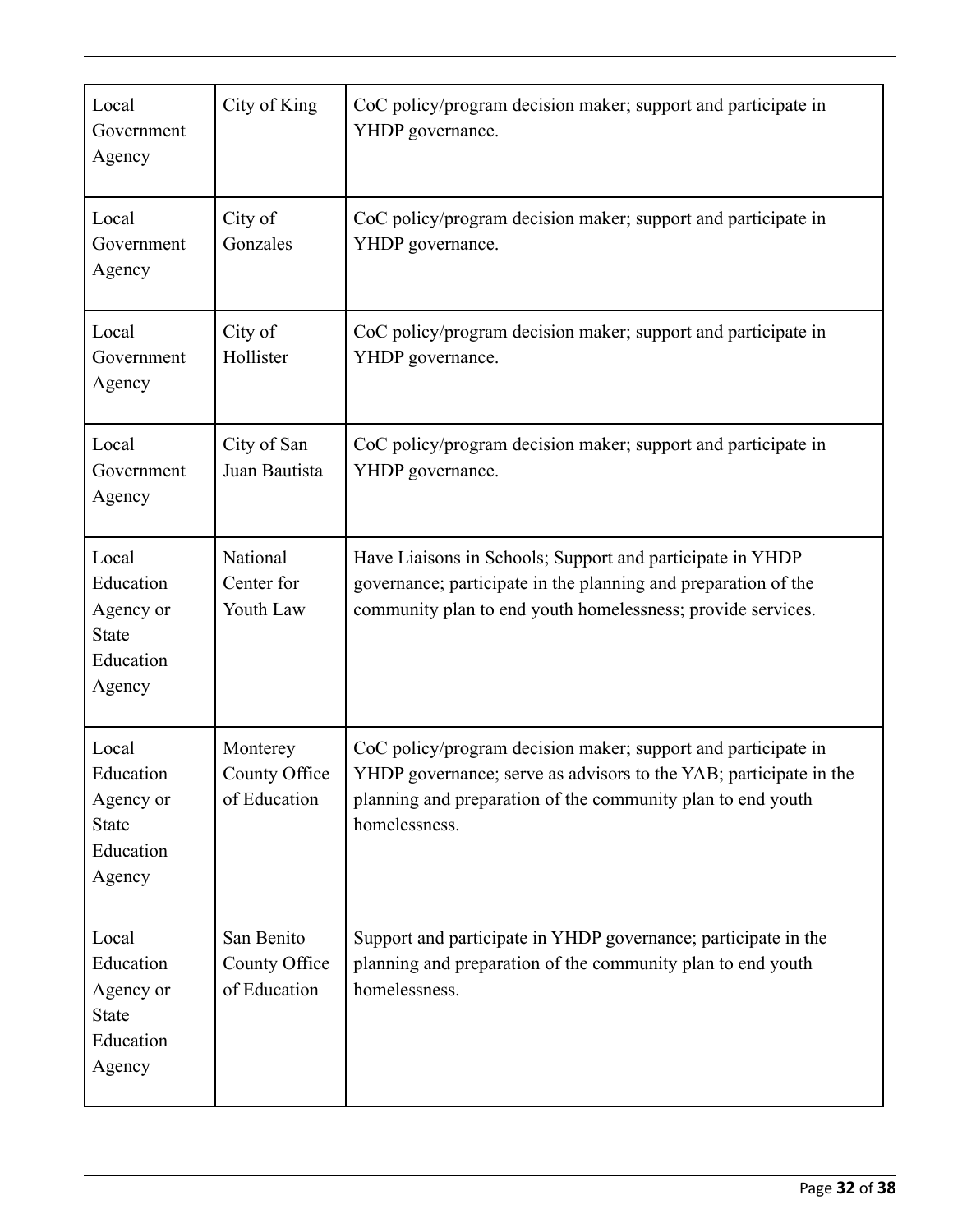| Public<br>Housing<br>Authority                                                            | Housing<br>Authority of<br>the County of<br>Monterey                | CoC policy/program decision maker; support and participate in<br>YHDP governance; provide HCVouchers.                                                                                                                                         |
|-------------------------------------------------------------------------------------------|---------------------------------------------------------------------|-----------------------------------------------------------------------------------------------------------------------------------------------------------------------------------------------------------------------------------------------|
| <b>WIOA Boards</b><br>and<br>Employment<br>Agencies                                       | Equus<br>Workforce<br>Solutions                                     | Support and participate in YHDP governance; participate in the<br>planning and preparation of the community plan to end youth<br>homelessness; serves youth through a youth specific job program.                                             |
| <b>WIOA Boards</b><br>and<br>Employment<br>Agencies                                       | CSWD (SBC)                                                          | Participate in the planning and implementation of the Coordinated<br>Community Plan to end youth homelessness; provide program<br>support as system-involved youth provider; participate in needs<br>analysis and community planning process. |
| Juvenile and<br>Adult<br>Corrections                                                      | Monterey<br>County<br>Probation                                     | Participate in the planning and implementation of the Coordinated<br>Community Plan to end youth homelessness; provide program<br>support as system-involved youth provider; participate in needs<br>analysis and community planning process. |
| Juvenile and<br>Adult<br>Corrections                                                      | San Benito<br>County<br>Probation                                   | Participate in the planning and implementation of the Coordinated<br>Community Plan to end youth homelessness; provide program<br>support as system-involved youth provider; participate in needs<br>analysis and community planning process. |
| Juvenile and<br>Adult<br>Corrections                                                      | California<br>Department of<br>Corrections<br>and<br>Rehabilitation | Participate in the planning and implementation of the Coordinated<br>Community Plan to end youth homelessness; provide program<br>support as system-involved youth provider; participate in needs<br>analysis and community planning process. |
| Private Funded<br>Organization -<br>contracted by<br>Juvenile and<br>Adult<br>Corrections | Geo Group                                                           | Participate in the planning and implementation of the Coordinated<br>Community Plan to end youth homelessness; provide program<br>support as system-involved youth provider; participate in needs<br>analysis and community planning process. |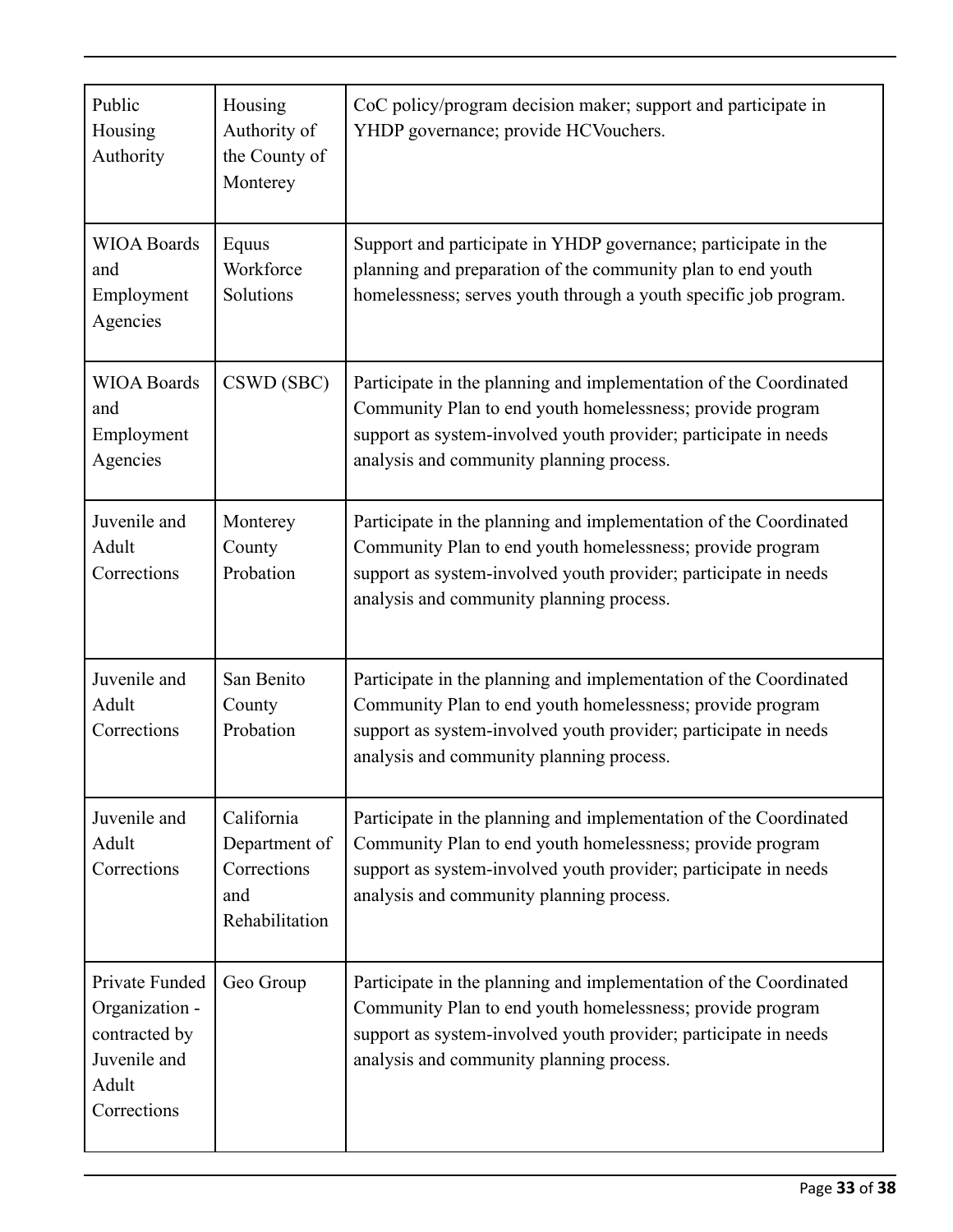| Non Profit<br>Youth<br>Organization                              | <b>Youth Alliance</b>    | youth service provider; support and participate in YHDP governance;<br>serve as advisors to the YAB; participate in the planning and<br>preparation of the community plan to end youth homelessness, |
|------------------------------------------------------------------|--------------------------|------------------------------------------------------------------------------------------------------------------------------------------------------------------------------------------------------|
| Non Profit<br>Youth<br>Organization                              | Epicenter                | youth service provider; support and participate in YHDP governance;<br>participate in the planning and preparation of the community plan to<br>end youth homelessness.                               |
| Non Profit<br>Youth<br>Organization                              | Rancho Cielo             | Support and participate in our Youth System and Meetings.                                                                                                                                            |
| Affordable<br>Housing<br>Providers                               | <b>CHISPA</b><br>Housing | Support and participate in YHDP governance; participate in the<br>planning and preparation of the community plan to end youth<br>homelessness; CoC policy/program decision maker.                    |
| Local and<br><b>State Law</b><br>Enforcement                     | Monterey PD              | Support and participate in YHDP governance; participate in the<br>planning and preparation of the community plan to end youth<br>homelessness.                                                       |
| Local and<br><b>State Law</b><br>Enforcement                     | Salinas PD               | Support and participate in YHDP governance; participate in the<br>planning and preparation of the community plan to end youth<br>homelessness                                                        |
| Faith-Based<br>Institutions                                      | Salvation<br>Army        | Support and participate in YHDP governance; participate in the<br>planning and preparation of the community plan to end youth<br>homelessness.                                                       |
| Faith-Based<br>Institutions                                      | Victory<br>Mission       | Support and participate in YHDP governance; participate in the<br>planning and preparation of the community plan to end youth<br>homelessness; CoC policy/program decision maker.                    |
| Early<br>Childhood<br>Development<br>and Child Care<br>Providers | First 5<br>Monterey      | Participated in the 100 Day Challenge to end youth homelessness;<br>participate in the planning and preparation of the community plan to<br>end youth homelessness.                                  |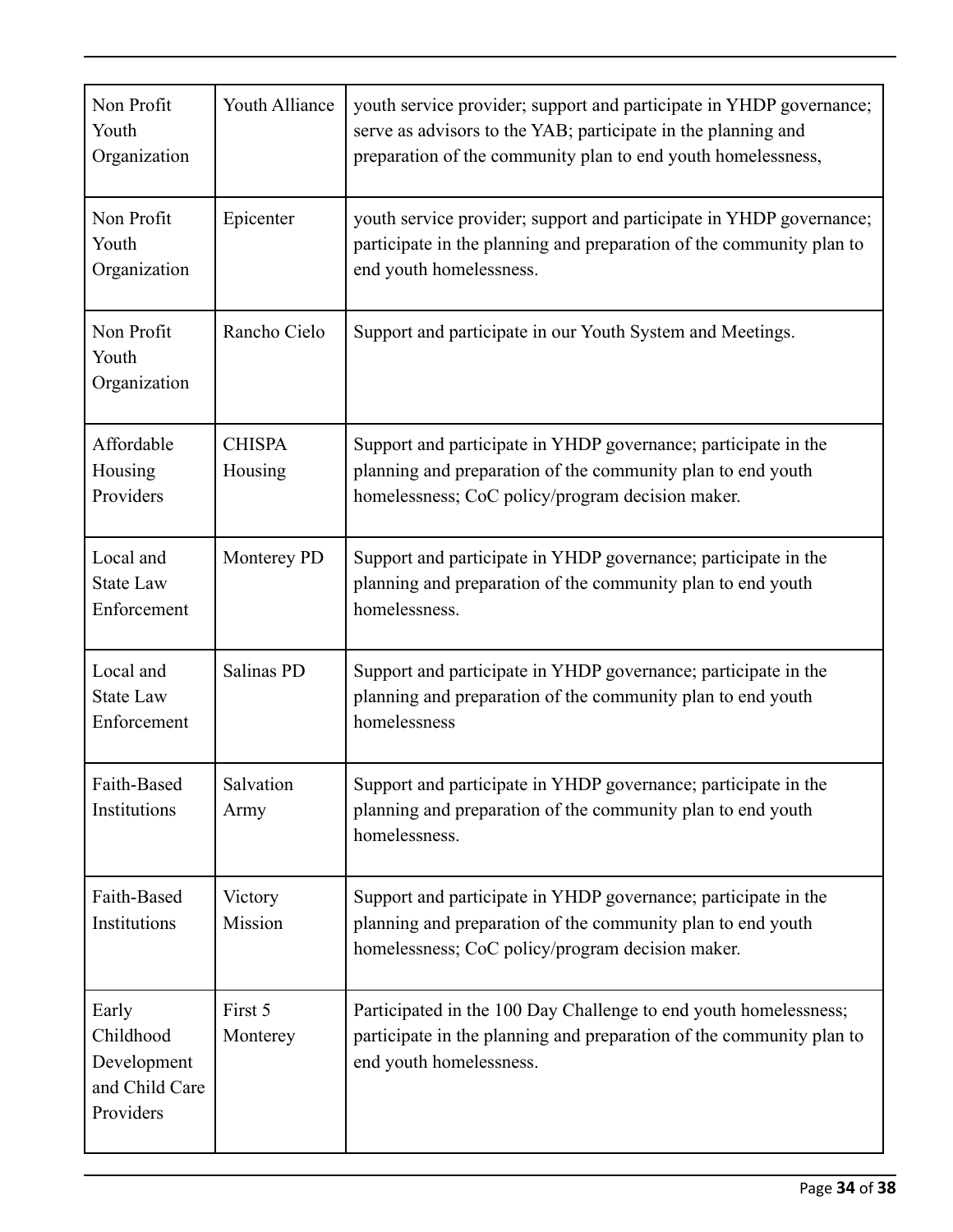| Early<br>Childhood<br>Development<br>and Child Care<br>Providers      | First 5 San<br>Benito                                     | Participated in the 100 Day Challenge to end youth homelessness;<br>participate in the planning and preparation of the community plan to<br>end youth homelessness.                                                  |
|-----------------------------------------------------------------------|-----------------------------------------------------------|----------------------------------------------------------------------------------------------------------------------------------------------------------------------------------------------------------------------|
| Institutions of<br>Higher<br>Education                                | Monterey<br>Peninsula<br>College                          | Support and participate in YHDP governance; participate in the<br>planning and preparation of the community plan to end youth<br>homelessness.                                                                       |
| Institutions of<br>Higher<br>Education                                | California<br><b>State</b><br>University,<br>Monterey Bay | Support and participate in YHDP governance; serve as advisors to<br>the YAB; participate in the planning and preparation of the<br>community plan to end youth homelessness; provide outreach in<br>Monterey County. |
| Institutions of<br>Higher<br>Education                                | Hartnell<br>College                                       | Support and participate in YHDP governance; participate in the<br>planning and preparation of the community plan to end youth<br>homelessness.                                                                       |
| Local<br>Advocacy,<br>Research, and<br>Philanthropic<br>Organizations | Student<br>Housing<br>Coalition                           | Advocate for student housing; Support and participate in YHDP<br>governance; participate in the planning and preparation of the<br>community plan to end youth homelessness.                                         |
| Local<br>Advocacy,<br>Research, and<br>Philanthropic<br>Organizations | Community<br>Foundation of<br>Monterey<br>County          | Support and participate in YHDP governance; participate in the<br>planning and preparation of the community plan to end youth<br>homelessness; CoC policy/program decision maker.                                    |
| Local<br>Advocacy,<br>Research, and<br>Philanthropic<br>Organizations | California<br>Rural Legal<br>Assistance                   | Support and participate in YHDP governance; participate in the<br>planning and preparation of the community plan to end youth<br>homelessness; CoC policy/program decision maker.                                    |
| Local                                                                 | Monterey Bay                                              | Support and participate in YHDP governance; participate in the                                                                                                                                                       |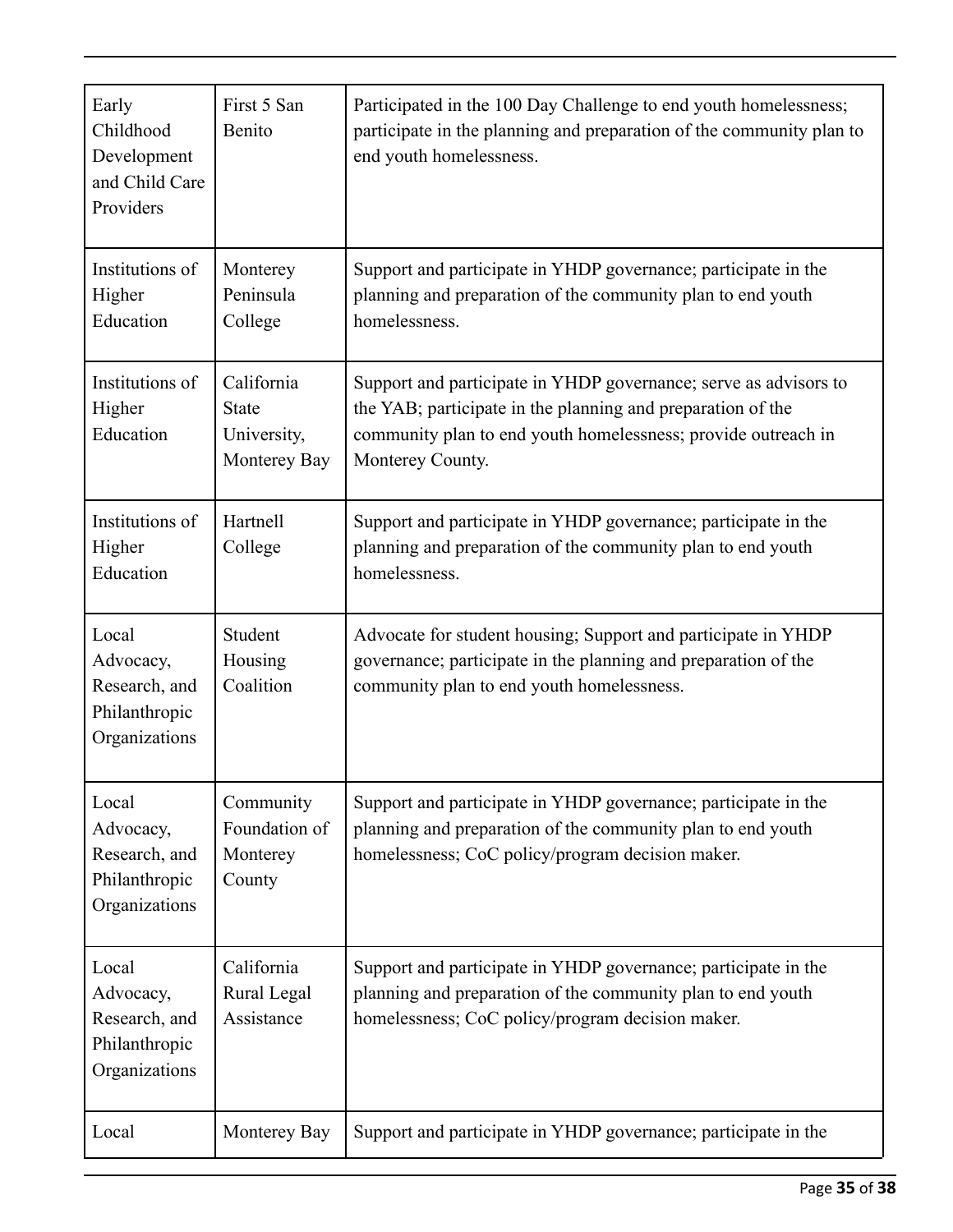| Advocacy,<br>Research, and<br>Philanthropic<br>Organizations          | Economic<br>Partnership             | planning and preparation of the community plan to end youth<br>homelessness; CoC policy/program decision maker; serve as advisor<br>to the YAB.                                   |
|-----------------------------------------------------------------------|-------------------------------------|-----------------------------------------------------------------------------------------------------------------------------------------------------------------------------------|
| Local<br>Advocacy,<br>Research, and<br>Philanthropic<br>Organizations | Monterey<br>Peninsula<br>Foundation | Support and participate in YHDP governance; participate in the<br>planning and preparation of the community plan to end youth<br>homelessness; CoC policy/program decision maker. |

Source: (CHSP, 2022)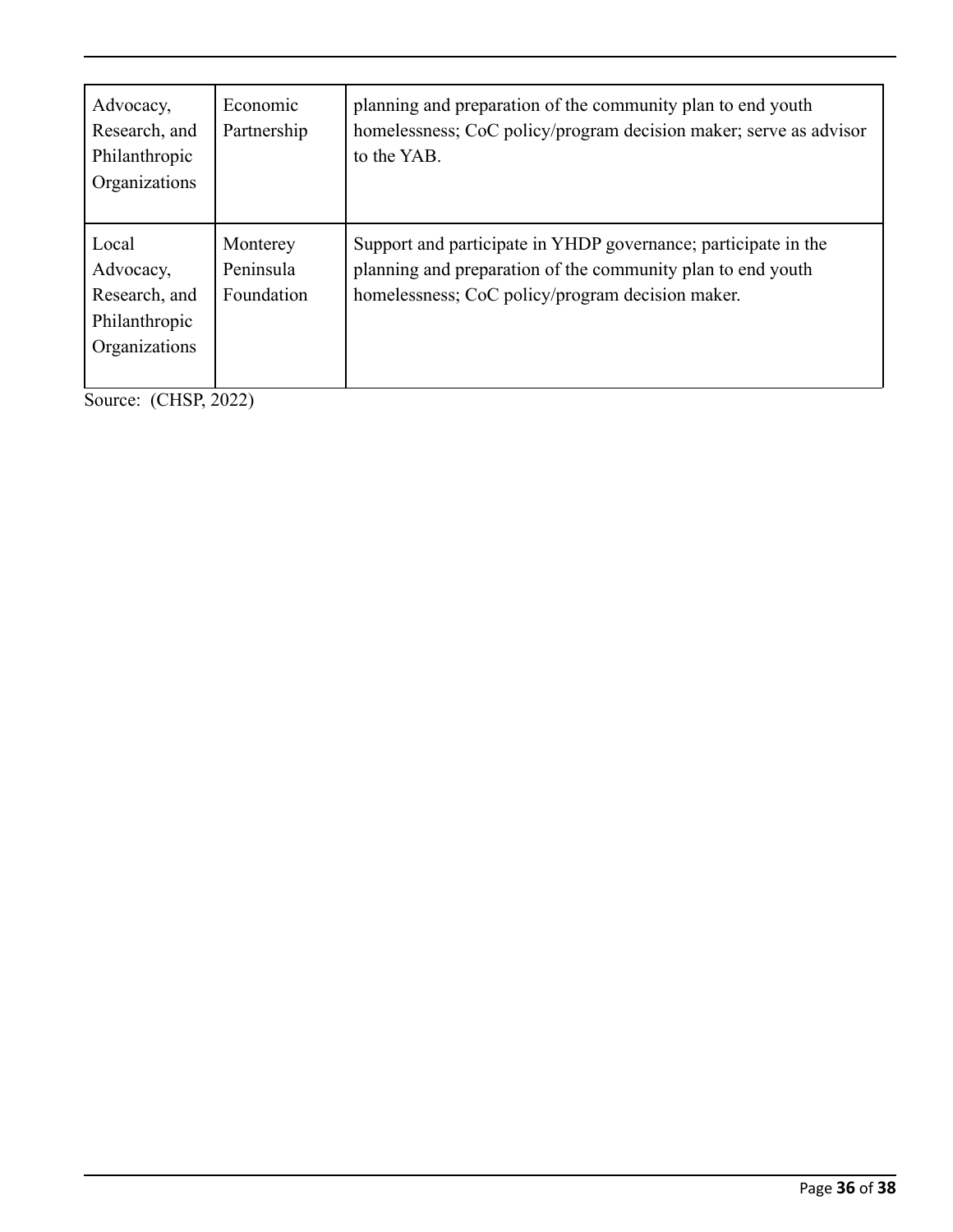#### **Appendix B- Assessment Method Survey**

Scoring:

Response scale: 1 (Poor) - 2 (Unsatisfactory) - 3 (Satisfactory) - 4 (Good) - 5 (Very Good)

1. To what extent was personal/professional experience incorporated into the multiple CCP presentation?

2. How effective was the delivery of the presentation of researched information and professional experience evaluation?

3. How well was the presented information organized?

4. How much of a contribution was the professional experience evaluation to the CCP process?

5. To what extent did this Capstone Project impact CHSP?